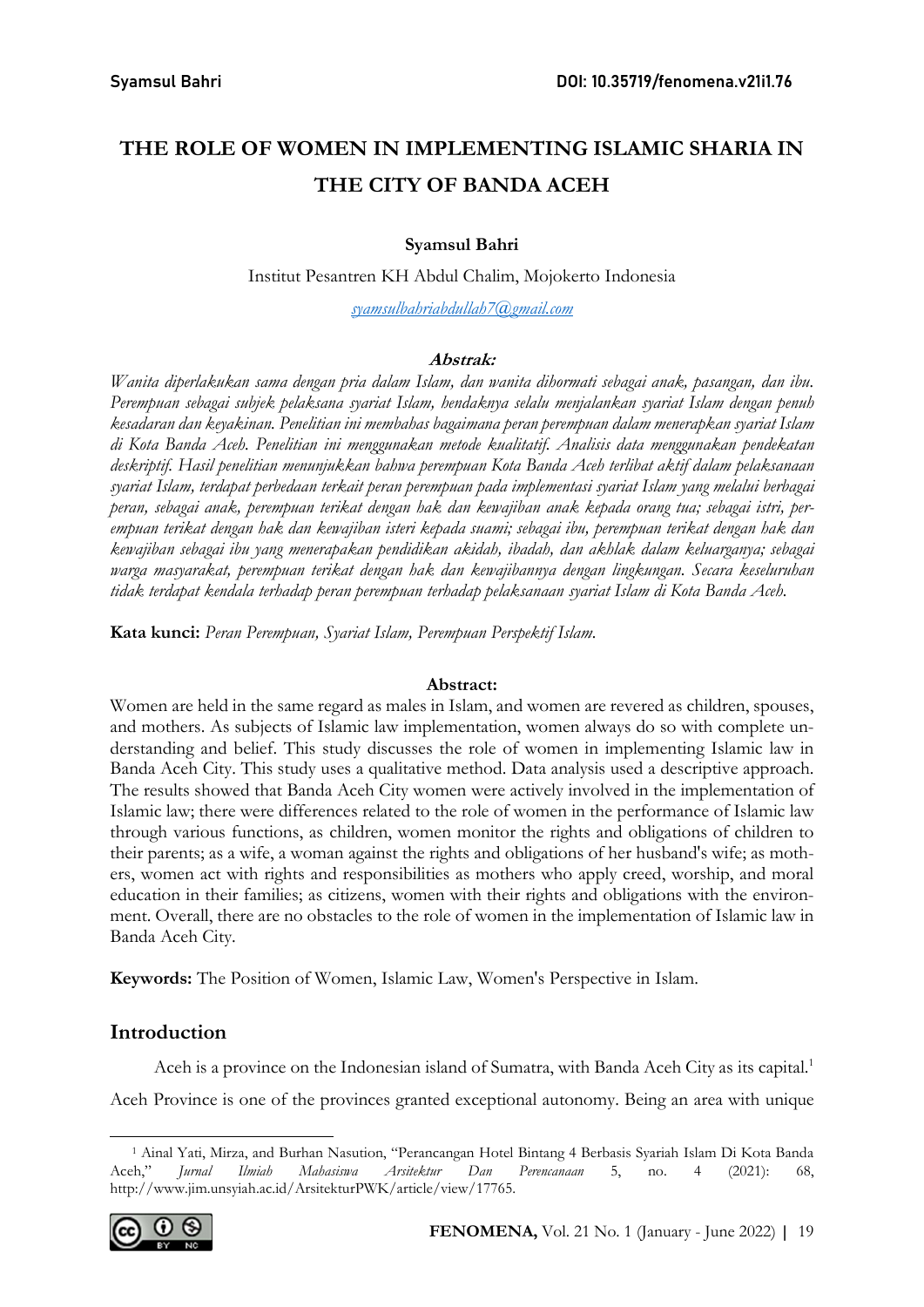autonomous status, Aceh Province has been given various rights not granted to other Indonesian provinces. The authority in the execution of Islamic Shari'a is one of these authorities.<sup>2</sup> To facilitate the application of Islamic Sharia in Aceh, the Central Government has enacted several laws. Law No. 44 of 1999 regulating the Implementation of the Privileges of the Province of the Special Region of Aceh and Law No. 18 of 2001 and Law No. 11 of 2006 concerning the Government of Aceh were issued by the Central Government.<sup>3</sup>

The Aceh Government has also certified various Qanuns at the provincial level to facilitate the kaffah application of Islamic Sharia in Aceh. The following are the Qanun that has been ratified: (1) Regional Regulation No. 5 of 2000 of the Province of the Special Region of Aceh (Aceh Qanun) on the Application of Islamic Shari'a; (2) Aceh Qanun Number 10 of 2002, relating to Islamic Sharia Courts; (3) Aceh Qanun Number 11 of 2002, relating to the Application of Islamic Sharia in the Fields of Aqidah, Worship, and Syar'iyah; (4) Aceh Qanun Number 2 of 2009, relating to the Ulema Consultative Assembly; (5) Aceh Qanun Number 6 of 2014, relating to Jinayat Law; (6) Aceh Qanun Number 8 of 2014 on Islamic Shari'a Principles; (7) Aceh Qanun Number 7 of 2015 on the Division of Government Affairs Relating to Islamic Shari'a between the Aceh Government and Regency/City Governments; (8) Aceh Qanun Number 8 of 2015 on Aqidah Guidance and Protection; (9) Aceh Qanun No. 8 of 2016 on the Halal Product Guarantee System; and (10) Aceh Qanun No. 4 of 2016 on the Guidelines for Religious Harmony and the Establishment of Places of Worship.<sup>4</sup>

Islamic law is the government's specific role and the responsibility of all Acehnese citizens; all parties must give their efforts and thoughts to the kaffah application of Islamic law<sup>5</sup>. Women are predicted to be one of the most important contributors. Women who interact with society daily to practice *amar ma'ruf* and *nahi munkar* in the home, government, educational institutions, and elsewhere undoubtedly play an essential role in applying Islamic law.

Women are half of society and men's partners in preserving the environment and achieving empowerment. Life can proceed straight, society can progress, and the banners of justice and goodness can be raised with their collaboration. Islam has completely protected women's civil rights,

<sup>2</sup> Muhsinah Muhsinah and Sulaiman Sulaiman, "Peran Perempuan Dalam Pelaksanaan Syariat Islam Di Provinsi Aceh," MIQOT: Jurnal Ilmu-Ilmu Keislaman 43, no. 2 (2019): 203, https://doi.org/10.30821/miqot.v43i2.617.

<sup>3</sup> Abizal Muhammad Yati, "Strategi Da'i Perkotaan Dalam Mengimplementasikan Syariat Islam Secara Kaffah Di Kota Banda Aceh," At-Taujih: Bimbingan Dan Konseling Islam 4, no. 1 (2021): 50, http://jurnal.arraniry.ac.id/index.php/Taujih.

<sup>4</sup> Rabiatul Adawiah and Ihsan Kamaludin, "Dynamics of Law Enforcement of the Islamic Criminal Law in Aceh in the Indonesian Democratic System," Islam Transformatif: Journal of Islamic Studies 5, no. 2 (2021): 101, https://doi.org/http://dx.doi.org/10.30983/it.v5i2.4721.

<sup>5</sup> Myaskur and Nurul Syalafiyah, "Positivisasi Hukum Islam," Asy-Syari'ah : Jurnal Hukum Islam 7, no. 1 (2021): 81, https://doi.org/https://doi.org/10.36835/assyariah.v7i1.376.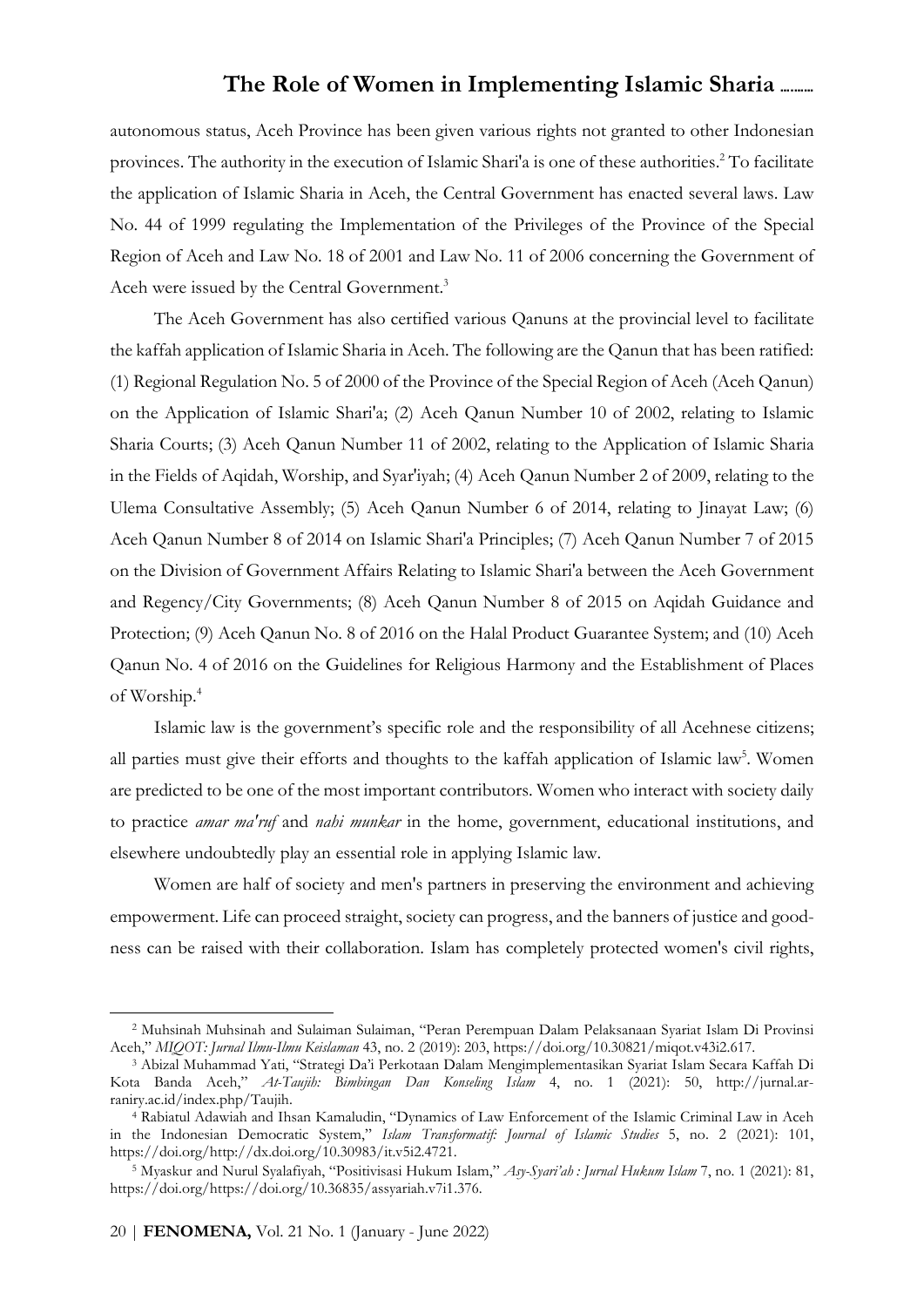upheld their dignity in carrying out their responsibilities, and conducted numerous transactions such as buying and selling, pawning, grants, wills, and various other trades.<sup>6</sup> It is evident from this that the role of women in applying Islamic law in all aspects, including aqidah, worship, and others, is significant.

The Banda Aceh City Government is committed to bolstering Islamic law enforcement to achieve the goal of Banda Aceh Gemilang in the Syariah Framework, as indicated by the formation of the Banda Aceh City Integrated Team for Islamic Law Enforcement and Supervision (T2PSI).<sup>7</sup> The Mayor has tasked the Banda Aceh Islamic Syariat Service with appointing women to join urban daiyah to assist in implementing kaffah Islamic law. According to a decree issued by the mayor of Banda Aceh, 50 urban Da'i have been appointed, divided into numerous working groups.

Women who join urban daiyah are da'wah institutions in Banda Aceh that focus on developing da'wah companies that move dynamically according to demands and general da'wah aims. Urban Daiyah was established to carry out the mayor of Banda Aceh's goal and improve Islamic law in the city. Urban *Daiyah* has its mission, which includes improving the quality of understanding and practicing Islamic teachings for the people of Banda Aceh City through da'wah activities, encouraging the improvement of Amaliah Ummat in the community, enforcing Amar Ma'ruf Nahi Mungkar in the community, collecting information on the existence of Shari'a implementation, and safeguarding the morals of the Islamic society in Banda Aceh City.<sup>8</sup>

According to the current application of Islamic law in Banda Aceh, women have a crucial role in the socialization of Islamic law in the household, society, and government democracy. Women's participation seeks to achieve success in the execution of Islamic law, and their function is the same as that of males.

As Amelia Haryanti in her research, this is true regarding permissions or restrictions governing women's participation in public and political activities.<sup>9</sup> Furthermore, Asiyah, Andri Astuti, and Nuraini explained in their research that at the time of the Prophet, women were involved in a variety of public and political activities, such as trading, gardening, and working in a variety of industries, as well as participating in the battlefield not only as nurses but also as weapon holders.

<sup>&</sup>lt;sup>6</sup> Siti Almutamah, "Peran Perempuan Dalam Pendidikan Islam," Pediamu: Jurnal Ilmu Pendidikan, Keguruan, dan Pembelajaran 1, no. 1 (October 26, 2021): 52, https://publishermu.com/index.php/PEDIAMU/article/view/5.

<sup>7</sup> Staf IT Banda Raya, "Tegakkan Syariat Islam Pemko Banda Aceh Bentuk T2psi," bandarayakec.bandaacehkota.go.id, 2021, http://bandarayakec.bandaacehkota.go.id/berita/detail/tegakkan-syariatislam-pemko-banda-aceh-bentuk-t2psi.

<sup>8</sup> Dinas Syariat Islam Kota Banda Aceh, "DSI Kota Banda Aceh Safari Dakwah Daiyah Di Lamglumpang," syariatislam.bandaacehkota.go.id, n.d., https://syariatislam.bandaacehkota.go.id/daftar-dai-perkotaan/.

<sup>&</sup>lt;sup>9</sup> Amelia Haryanti, "Peran Perempuan Dalam Sistem Politik Indonesia Di Era Reformasi," Generasi Pancasila 1, no. 1 (2021): 114, http://www.openjournal.unpam.ac.id/index.php/gnp/article/view/11264/6982.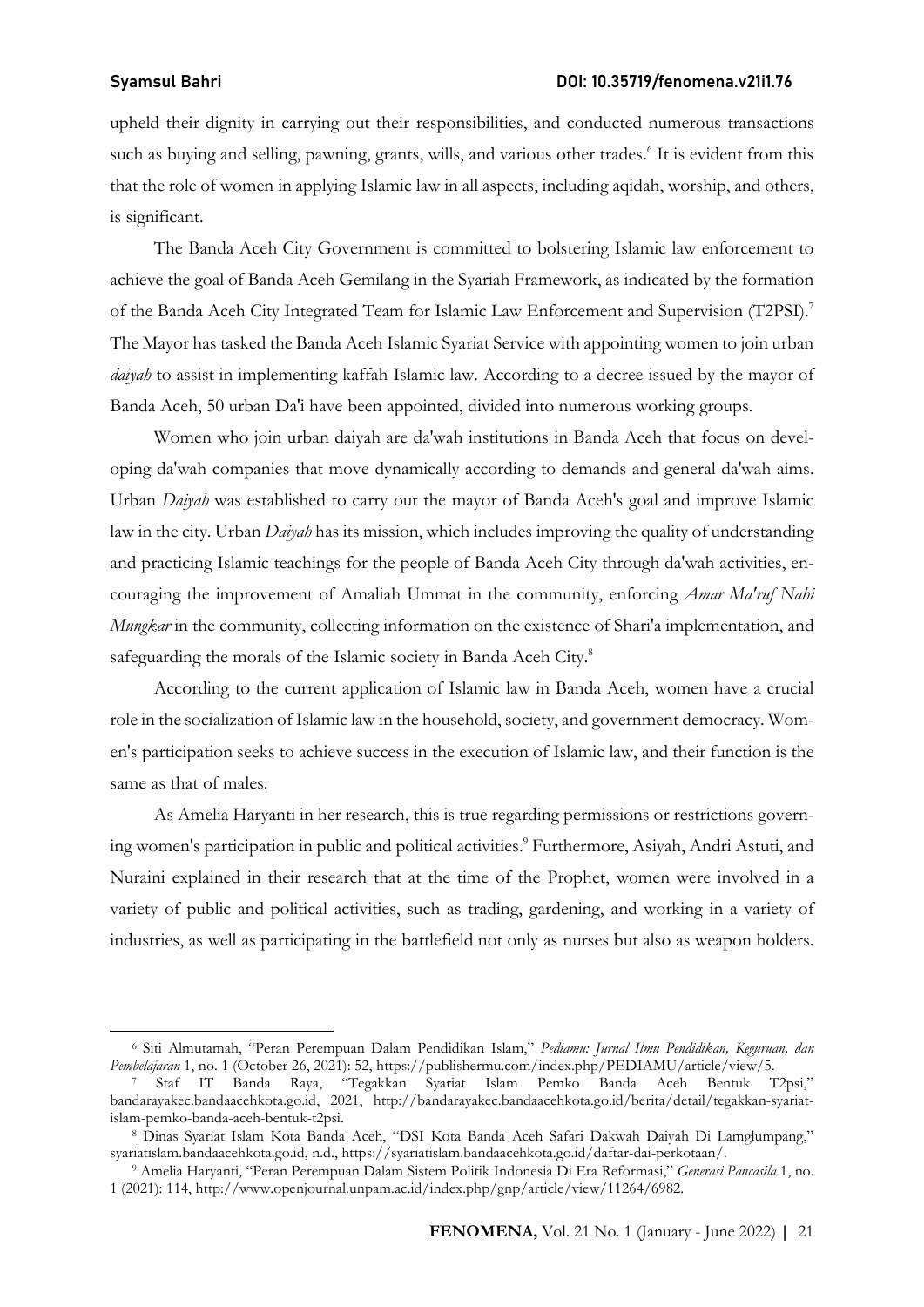When the situation calls for it.<sup>10</sup> This theory implies that women play the same role as males in implementing Islamic law in Banda Aceh. This means that women in Banda Aceh City can play a vital role in applying Islamic law. This important position in the family, society, and the Head of the Islamic Shari'a Service in Banda Aceh are possibilities. In Banda Aceh, the role of women should be given equal weight to the position of males.

Ordinary people, female ulama personalities in Banda Aceh, and campaigners for respecting Islamic law cannot be ignored in implementing Islamic law in Banda Aceh in whatever capacity. The Head of the Banda Aceh City Islamic Syariat Service, Muhammad, explained the equality of treatment and the role of women in supporting the successful implementation of Islamic law in Banda Aceh at the opening of the Daiyah Da'wah Safari event, that some of the issues that developed during this period involved the role of women. The case developed to the point where it became a hot topic of discussion in the public sphere. Many current challenges marginalize and demean Islam by focusing on negative issues, as though Islam does not give space and opportunity for women. In reality, the matter is only brought up by an irresponsible individual or someone who wants to defame Islam. Even though Islam does not sanction harming others, even women. Women's participation in ensuring the proper execution of Islamic law in Aceh is unrestricted.

Women's issues are not a new topic of discussion, and the evolution of women's issues continues today. This may be observed in studies like An-Nisa': a Journal of Women's and Islamic Studies and The Indonesian Feminist Journal (JP), which have sparked women's debates. The only feminist journal in Indonesia to earn SINTA 2 certification examines women's issues by conceptually assessing research findings with in-depth analysis and developing new knowledge. With works in various multi- and interdisciplinary disciplines, JP emphasizes gender analysis and a feminist approach. The topics mentioned in the two periodicals are undoubtedly connected to women's issues, both in socio-political life, education, the world of religion, and the turats literature. There are many more articles in the journal that deal with these topics. Not only that, but there is a slew of additional articles in national and international magazines that touch on the subject.

Many prior writers have conducted research on women and the implementation of Islamic law in Aceh. On the other hand, this research focuses on the role of women in the application of Islamic law in Banda Aceh. Women in Banda Aceh have primarily contributed to and been actively involved in the implementation of Islamic law in the province, for example, in women's families,

<sup>10</sup> Asiyah, Andri Astuti, and Nuraini, "Analisis Partisipasi Politik Perempuan Dalam Perspektif Hukum Islam," Harakat an-Nisa: Jurnal Studi Gender dan Anak 6, no. 1 (2021): 18, https://doi.org/10.30631/harakatan-nisa.2021.61.13- 26.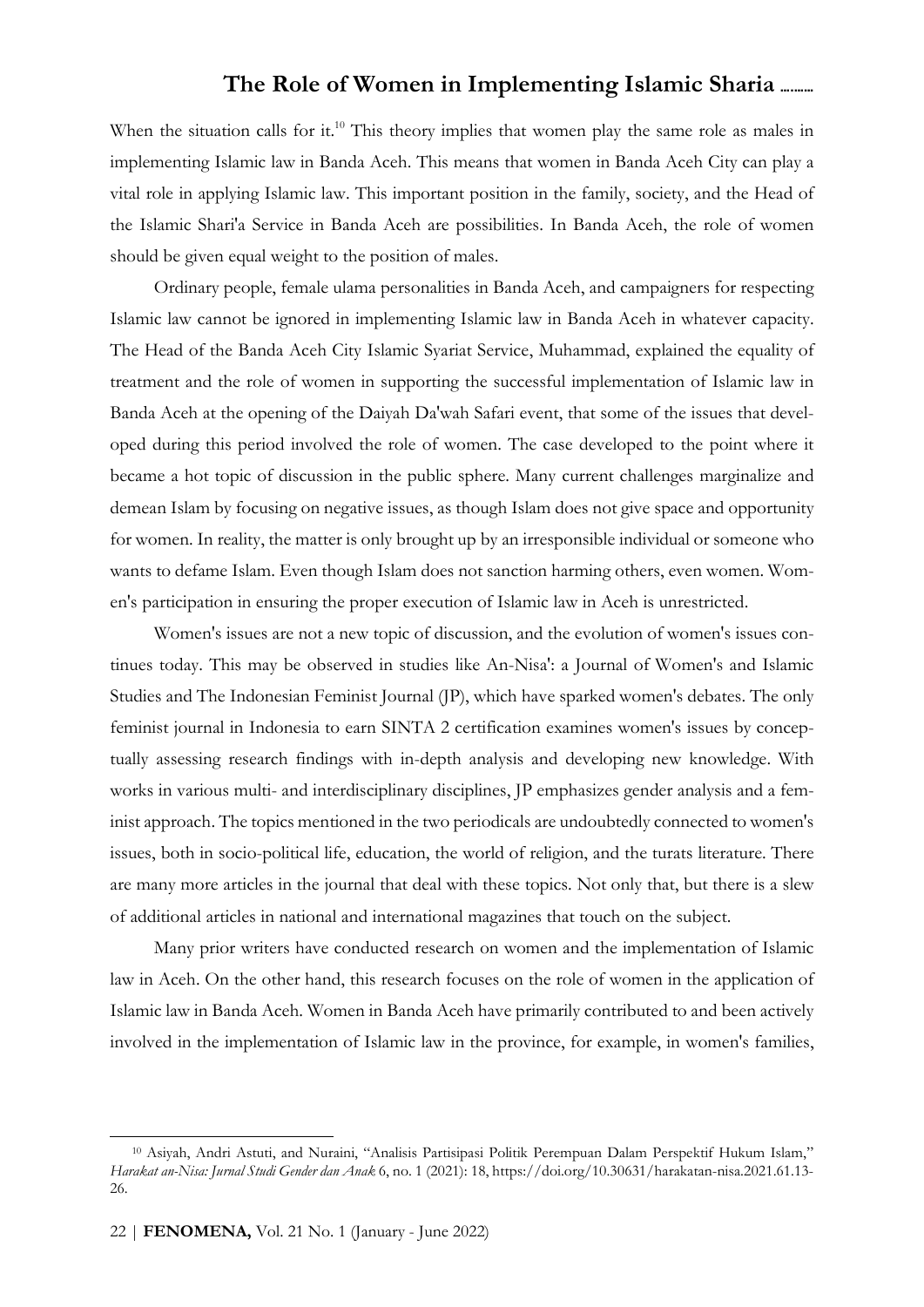### Syamsul Bahri DOI: 10.35719/fenomena.v21i1.76

where they serve as mentors and agents of socialization for the application of Islamic law to families, children, and families, in addition to acting as wives and mothers for their children. For both youngsters and the broader public.

In addition to these jobs, women in Banda Aceh are offered equal possibilities in the government bureaucracy, particularly when participating in religious organizations in Banda Aceh City. Even though women are granted the same position as males in executing Islamic law in Banda Aceh City, the democracy of Islamic institutions in the city still has a contradiction. It is reported that even though Islamic law has been in effect in Banda Aceh City for 17 years, very few women have become leaders of Islamic organizations, even though many women in Banda Aceh City have tremendous potential.

Based on the difficulties outlined above, researchers are interested in investigating and disseminating this research, titled "The Role of Women in Implementing Islamic Sharia in Banda Aceh City," based on the difficulties outlined above. Based on the preceding context, the author concludes two problem formulations: how the notion of women is seen in an Islamic context and how women's role in enforcing Islamic law in Banda Aceh City is viewed. This study aimed to determine the Islamic notion of women and the position in implementing Islamic law in Banda Aceh City.

### Literature Review

### 1. The Position of Women

When it comes to Islamic education in the archipelago before and after Indonesia's independence, women's roles are confined to remaining at home. The right to education is not guaranteed to all women.<sup>11</sup> The community's women model is weak animals who do not play a large part in the public realm.<sup>12</sup> Women are also seen as second-class citizens who are not required to attend school. Women are an essential component of society, which cannot be disputed.<sup>13</sup> Women and men are biologically different, but their rights and responsibilities are the same. As a result, women are not just a complement to males but also equal partners in various household and public spheres.<sup>14</sup>

<sup>11</sup> Fikriyah Istiqlaliyani, "Ulama Perempuan Di Pesantren: Studi Tentang Kepemimpinan Nyai Hj. Masriyah Amva," Jurnal Educatio FKIP UNMA 8, no. 1 (2022): 105, https://doi.org/10.31949/educatio.v8i1.1670.

<sup>12</sup> M. Noor 'Ashry and Umi Wasilatul Firdausiyah, "Pemikiran Sa'īd Ramadhān Al-Būthī Terhadap Isu-Isu Feminisme (Kajian Atas Penafsiran Sa'īd Ramadhān Al-Būthī Terhadap Ayat-Ayat Hijab, Kepemimpinan Perempuan,<br>Hak Waris, Dan Poligami)," *Jurnal Studi Al-Our'an* 18, no. 1 (2022): 118, Hak Waris, Dan Poligami)," Jurnal Studi Al-Qur'an 18, no. 1 (2022): 118, http://journal.unj.ac.id/unj/index.php/jsq/article/view/23844.

<sup>&</sup>lt;sup>13</sup> Ingesti Lady Rara Prastiwi and Dida Rahmadanik, "Polemik Dalam Karir Perempuan Indonesia," Jurnal Komunikasi Dan Kajian Media 4, no. 1 (2020): 2, http://dx.doi.org/10.31002/jkkm.v4i1.2181.

<sup>14</sup> Sri Puji Astuti, Yasnita, and Asep Rudi Casmana, "Eksistensi Perempuan Pesisir Dalam Relasi Gender Di Bidang Sosial Dan Ekonomi," INTEGRALISTIK 33, no. 1 (2022): 15, https://doi.org/10.15294/integralistik.v33i1.31774.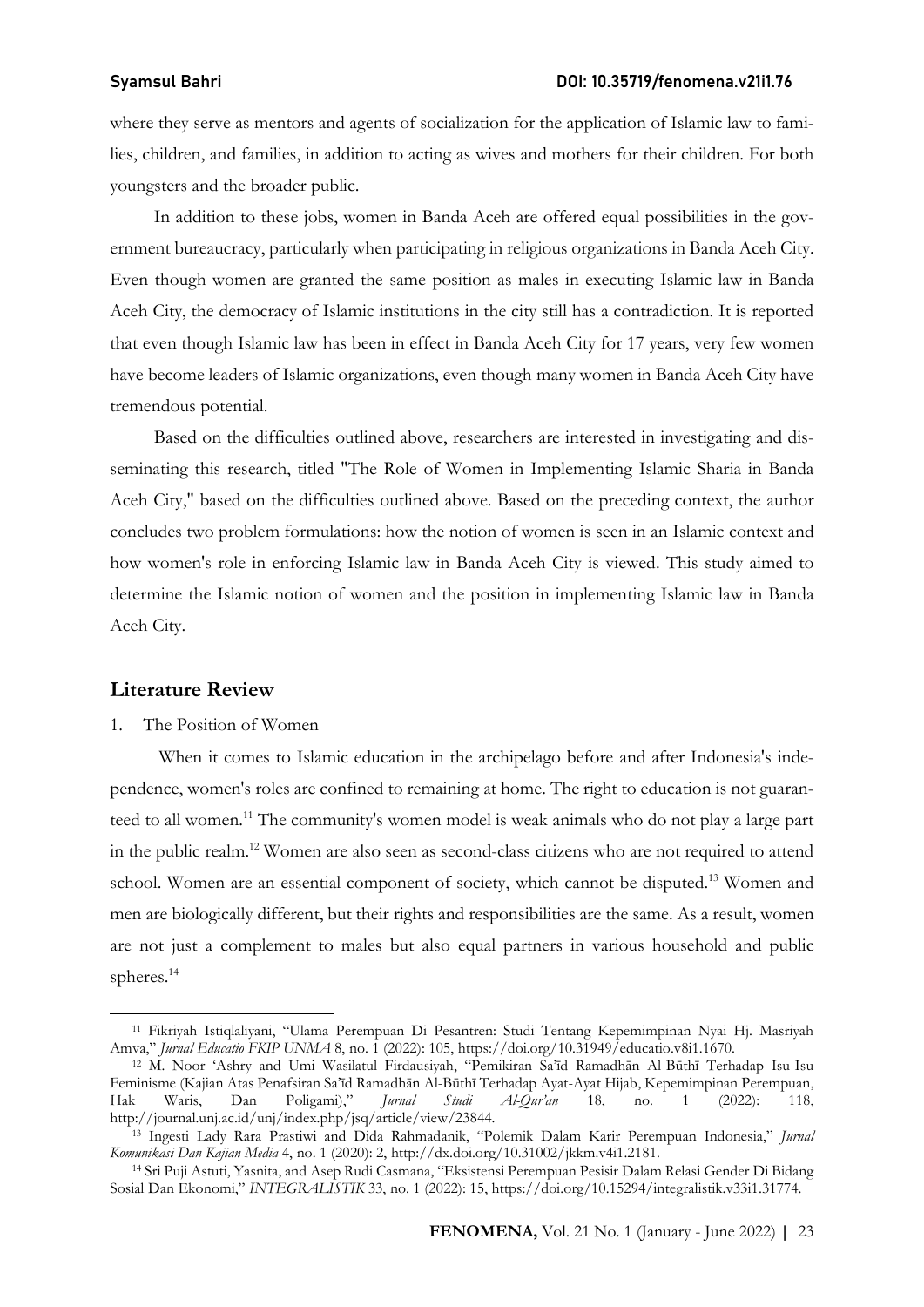Islam is a religion that places a high value on the humanization of women. Islam is a visionary faith that aspires to see a decent society emerge. However, Islamic beliefs are sometimes misconstrued.<sup>15</sup> Islam is sometimes seen as a religion of eternal significance in society. Islam is a *rah*matan lil'alamin the purpose of Islam is to exalt women. Before Allah SWT, men and women are on an equal footing. As a result, the ability to create opportunities for women to study and work has become general knowledge. Women face no barriers in realizing their potential to give advantages to the general public. $16$ 

2. Sharia (Islamic law)

The following three significant occurrences may be recognized in the evolution of Islamic law during the Reformation period: 1) The adoption of Law No. 18 of 2001 concerning Nangroe Aceh Darussalam, which granted special autonomy to the Special Region of Aceh as the Province of Nangroe Aceh Darussalam to implement Islamic law; 2) The adoption of Law No. 38 of 1999 concerning Zakat Management; and 3) Law No. 10 of 1998 concerning Banking, which establishes sharia-based banking legislation.<sup>17</sup> According to Law Number 44 of 1999, the definition of Islamic Shari'a in Aceh is the teachings of Islam in all spheres of life. Islamic Sharia law is widely followed in many areas of life, including education, culture, politics, and business. 18

Islamic Shari'a are Allah's regulations for His slaves, which are based on the Qur'an and Hadith and can lead humans along the right road to worldly and eternal pleasure.<sup>19</sup> Because the notion of Islam is not restricted to regular worship, it is a fundamental answer to the ummah's potential slide into the abyss of hedonism and worldly materialism that enables them to remember the hereafter.<sup>20</sup>

3. Women's Perspective in Islam

Islam opposes a culture of ignorance that marginalizes women. Furthermore, Islam taught the Arab community and the rest of the world the significance of humanizing women and raising their dignity as free human beings with the same status as males, both in the home and in society.<sup>21</sup>

<sup>15</sup> Dzakiyyah Fauziyah Rif'at and Nurwahidin, "Feminisme Dan Kesetaraan Gender Dalam Kajian Islam Kontemporer," Syntax Literate; Jurnal Ilmiah Indonesia 7, no. 1 (2022): 179, http://dx.doi.org/10.36418/syntaxliterate.v7i1.6038.

<sup>16</sup> Syahdara Anisa Makruf and Fuad Hasyim, "Pemberdayaan Perempuan Melalui Gerakan Literasi Di Era Digital," JUKESHUM: Jurnal Pengabdian Masyarakat 02, no. 01 (2022): 49, https://ojs.unhaj.ac.id/index.php/jukeshum/article/view/175.

<sup>17</sup> Hendra Irawan and Ika Selviana, "Dinamika Internalisasi Hukum Islam Kedalam Peraturan Perundang-Undangan Di Indonesia," Istinbath: Jurnal Hukum 18, no. 2 (2021): 366, https://doi.org/10.32332/istinbath.v18i2.4017.

<sup>18</sup> Nana, R. Hamdani Harahap, and Heri Kusmanto, "Analisis Proses Politik Uji Mampu Baca Al-Qur'an Calon Anggota DPRA Dan DPRK Bagi Partai Politik Nasional Di Provinsi Aceh," Perspektif 11, no. 1 (2021): 239, https://doi.org/10.31289/perspektif.v11i1.5504.

<sup>&</sup>lt;sup>19</sup> Teuku Zulkhairi, Syariat Islam Membangun Peradaban (Sebuah Pengantar Studi Syariat Islam Di Aceh) (Banda Aceh: Yayasan PeNA, 2017), 9–10.

<sup>20</sup> Zulkhairi, 4.

<sup>21</sup> Musdah Mulia, Kemuliaan Perempuan Dalam Islam (Jakarta: PT Elex Media Komputindo, 2014), 13.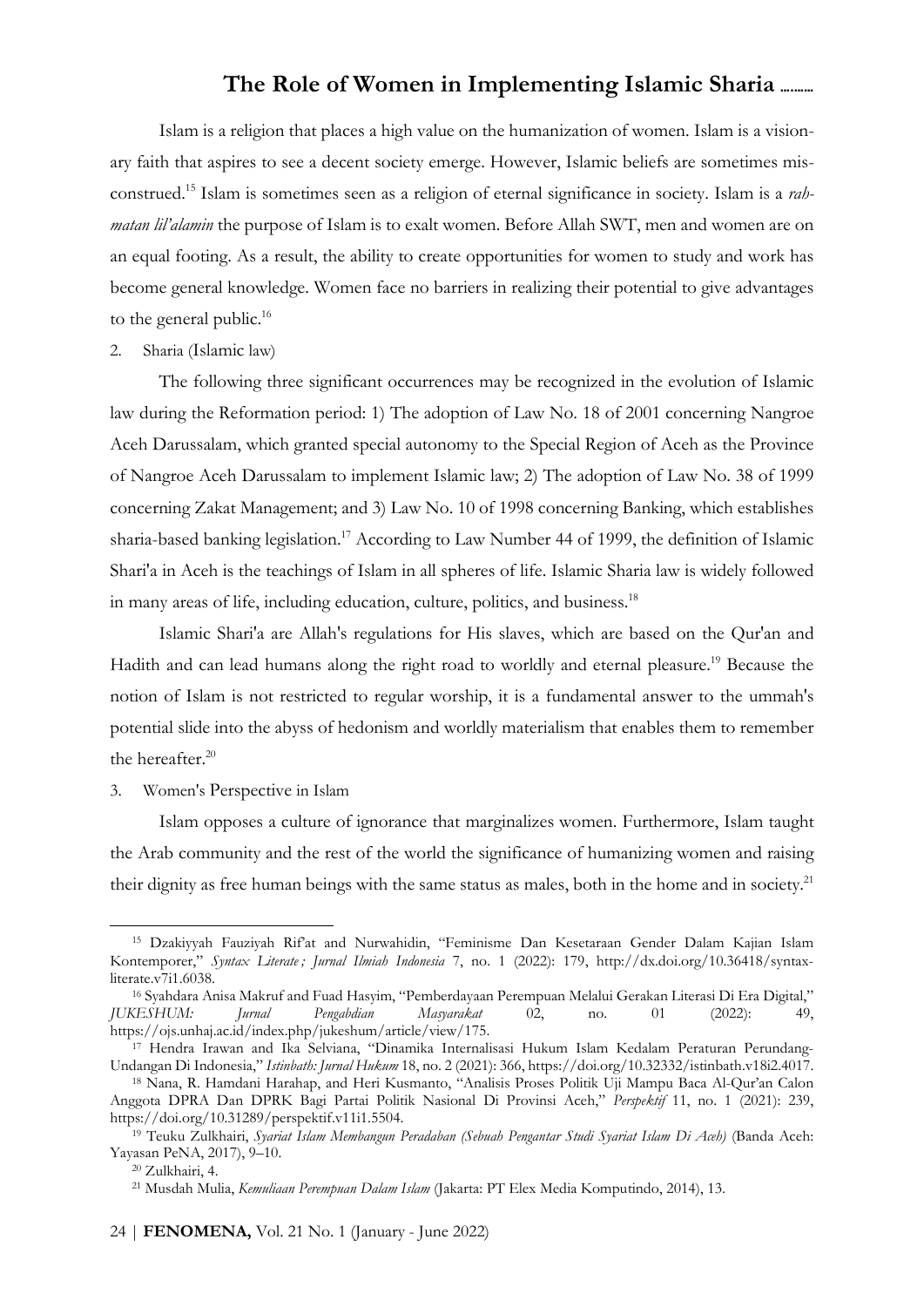The quality of women in Islam is essential, and there is no discrimination against males in this situation. Role differences may exist, but they should not be exploited as a rationale for discrimination. Women have a crucial role in teaching their children and even serving as the first madrasa for their children, ensuring that the nation's future generation is well cared for.  $22$ 

In the Indonesian setting, where patriarchal cultural traditions have traditionally been upheld, gender-biased interpretations of Islamic teachings flourish. Gender relations are the outcome of cultural construction; hence cultural reconstruction activities are required to improve uneven and unfair gender interactions toward women.<sup>23</sup> It is argued that there are at least three causes that contribute to the creation of religious understandings that are discriminatory and unfriendly to women, also known as gender-biased interpretations of Islam, in the context of Islamic teachings about the role of women, including 1) dogmatically comprehend religion, 2) only via the experts' verbal lectures and monologues can one obtain religious comprehension, 3) textual comprehension.<sup>24</sup>

### Method

In this study, the author's technique is a descriptive qualitative method, which was utilized to solve the difficulties indicated in the prior background. This is a library research project.<sup>25</sup> The documentation approach is used to acquire research data from library sources linked to the study topic. A literature review is conducted to investigate concepts, theories, and facts from various current literature sources, which is then utilized as a framework for examining and evaluating the objective circumstances of multiple issues that arise in the area.

The research approach adopted in this study is conceptual philosophical. Philosophy is a method of problem-solving based on logical thought or contemplation in the form of profound, essential, and focused review to discover the essence (concept) of anything that exists or may exist.<sup>26</sup> This study aims to investigate the notion of women from an Islamic viewpoint and women's role in the implementation of Islamic law in Banda Aceh City.

Primary data and secondary data were used in this investigation. Scholars' interpretations of the Qur'an concerning the notion of women in Islam and their position in the implementation of Islamic law are the essential data in this research. Secondary data is already accessible in the form

<sup>22</sup> Febria Monicha and Endiri Yenti, "Pendidikan Perempuan Menurut Rahmah El-Yunusiyah Dalam Perspektif Hadis," Humantech : Jurnal Ilmiah Multidisiplin Indonesia 2, no. 1 (2022): 200–201, https://journal.ikopin.ac.id/index.php/humantech/article/view/1136.

<sup>23</sup> Mulia, Kemuliaan Perempuan Dalam Islam, 14.

<sup>24</sup> Mulia, 20–21.

<sup>&</sup>lt;sup>25</sup> Mestika Zed, *Metode Penelitian Kepustakaan* (Jakarta: Yayasan Pustaka Obor Indonesia, 2014), 4.

<sup>26</sup> Zuchri Abdussamad, Metode Penelitian Kualitatif (Makasar: Syakir Media Press, 2022), 31, https://doi.org/10.31219/osf.io/juwxn.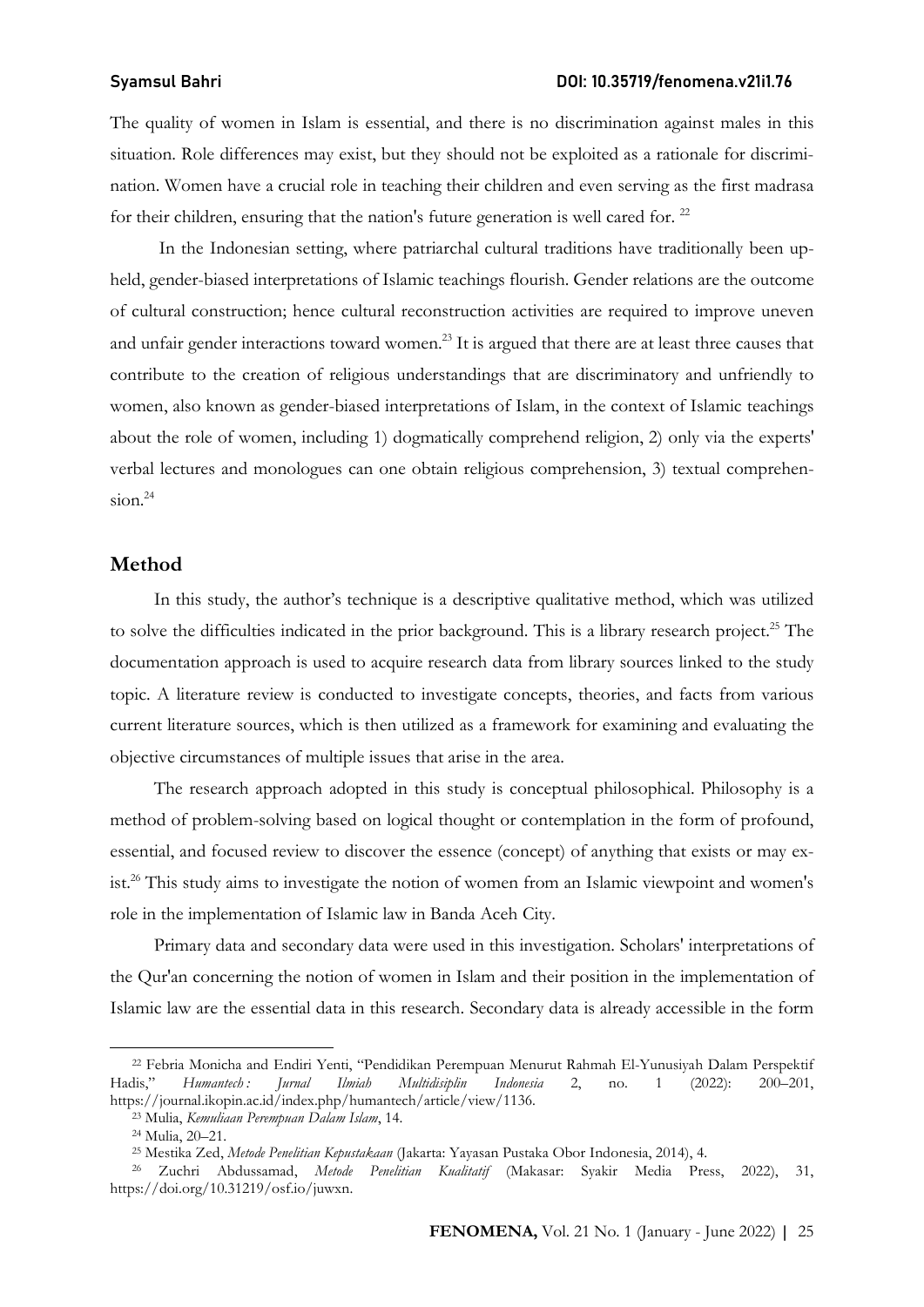of documents or reports. This secondary data will aid in the production of this journal about women in the Koran by providing research resources, debate, and more extensive analysis. Secondary data includes the 2019 Al-Qur'an translation from the Ministry of Religion, scientific publications, and articles from other supporting websites that may be checked for correctness.

The author use documentation as a means of data collecting. The term document comes from the Latin word *documentus*, meaning "written wares." Researchers analyze written things such as books, periodicals, and documents when doing documentation.<sup>27</sup> Researchers gathered information from the 2019 Ministry of Religion Al-Qur'an Translation and other scientific journal publications for this investigation.

After gathering data through data collection, the author uses a literature review in the analysis, and the study then continues with the library's implementation. Knowing other people's books and experiences involves seeking ideas and notions that may be a theoretical framework for analysis. It is not only a case of trial and error.

While the stages of data analysis in this study may be summarized as follows: 1) descriptive, which means that there is no need to make hypotheses during the research phase, and 2) comparison, which is discovering flaws by comparing and contrasting ideas, individuals, groups, and criticism. Persons who are opposed to a concept or a work practice.<sup>28</sup>

### Results and Discussion

### In the light of Islam, women

Women are treated as equals in the Qur'an.<sup>29</sup> Of course, there are disparities between the sexes, but not in terms of women's servitude.<sup>30</sup> Differences in biological variables are insufficient justifications for mastery.<sup>31</sup> The Qur'an, on the other hand, has a revolutionary purpose of freedom, especially against women.<sup>32</sup> There isn't a single passage in the Qur'an that demonstrates a person's goodness based on their gender or ethnic group of descent. <sup>33</sup> The distinction, according to the

<sup>27</sup> Abdussamad, 103.

<sup>28</sup> Abdussamad, 174.

<sup>29</sup> Rina Nurul Kharismawati, "Perlindungan Kaum Perempuan Dalam Perspektif Keislaman Dan Keindonesiaan," Syariati : Jurnal Studi Al-Qur'an Dan Hukum 7, no. 2 (2021): 199, https://doi.org/10.32699/syariati.v7i2.2106.

<sup>&</sup>lt;sup>30</sup> rini Sulastri, "Dual-Earner Family Dalam Pandangan Masyarakat Dan Pemahaman Keagamaan Islam," Khazanah Multidisiplin 3, no. 1 (2022): 23, https://journal.uinsgd.ac.id/index.php/kl%0ADUAL-EARNER.

<sup>31</sup> Asriana Harahap and Hilda Wahyuni, "Studi Islam Dalam Pendekatan Gender," Jurnal Kajian Gender dan Anak 05, no. 1 (2021): 62, http://jurnal.iain-padangsidimpuan.ac.id/index.php/JurnalGender/article/view/3733.

<sup>&</sup>lt;sup>32</sup> Ahmad Syafii Rahman et al., "Wanita Karir, Studi Kritis Perspektif Maqashid Syariah," Ulumuddin : Jurnal Ilmu-Ilmu Keislaman 12, no. 1 (2022): 1–2, https://doi.org/https://doi.org/10.47200/ulumuddin.v12i1.940.

<sup>33</sup> Dewi Murni and Muhammad Hariyadi, "Pendidikan Gender: Kajian Atas Hak Seksual Dalam Perspektif Al-Qur'an.," Andragogi: Jurnal Pendidikan Islam dan Manajemen Pendidikan Islam 3, no. 01 (2021): 143, https://doi.org/10.36671/andragogi.v3i01.158.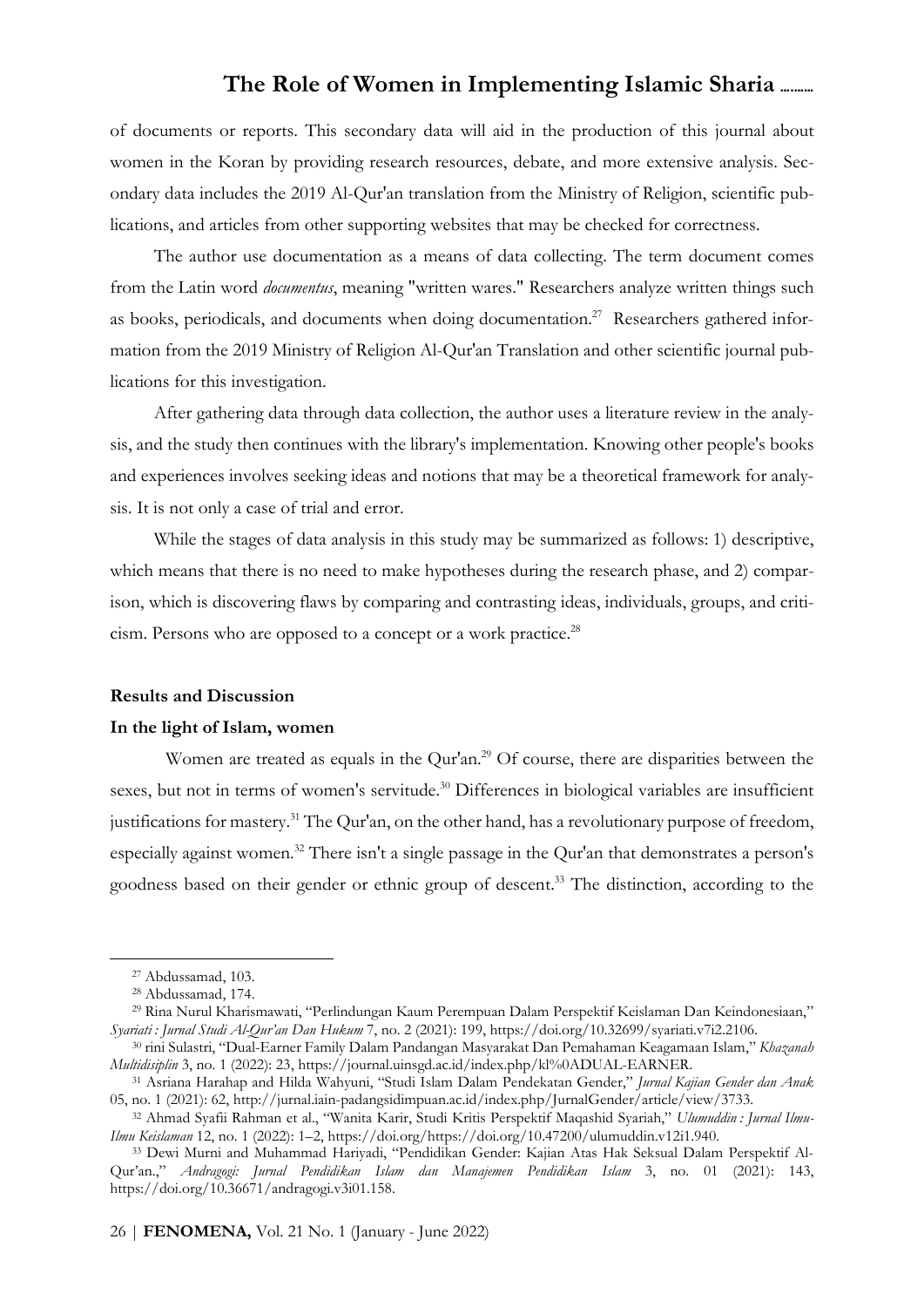### Syamsul Bahri DOI: 10.35719/fenomena.v21i1.76

Qur'an, is in the quality of a person.<sup>34</sup> Glory will be granted exclusively to the righteous, not because he is a man, in which case he would immediately become more honorable in Allah's eyes. The characteristic of holiness determines whether a person is noble or not in Allah's eyes. This is plainly stated in al-letter: Hujurat's 13:

يٰآيُّهَا النَّاسُ اِنَّا خَلَقْنٰكُمْ مِّنْ ذَكَرٍ  $\triangleleft$ ْ .<br>م .<br>. ِ<br>م ِ<br>آ وَّأَنْتٰى وَجَعَلْنٰكُمْ شُعُوْبًا وَّقَبَآئِلَ لِتَعَارَفُوْا اِنَّ أَكْرَمَكُمْ عِنْدَ اللهِ ٱتْقْمَكُمْ اِنَّ  $\ddot{\cdot}$ ب َ با<br>أ **ٔ** َ .<br>. ِ<br>نا  $\overline{\phantom{0}}$ ْ َ َ .<br>تم  $\overline{1}$ ْ  $\overline{\phantom{a}}$ َ  $\overline{\phantom{a}}$ ن ِ ِ<br>ٍہ ا<br>تا <sup>1</sup> ز<br>ا  $\overline{1}$  $\ddot{\phantom{0}}$ ر<br>نا اللهَ عَلِيْمٌ خَبِيْرٌ<br>. **ٔ** ي ِ ر<br>أ ب .<br>.

"Yes, we have formed you from a male and a female, O humanity." After that, we divided you into countries and tribes to get to know one another. In Allah's eyes, the most respectable among you is the one who is the most pious. Allah, indeed, is All-Knowing and All-Accurate." <sup>35</sup>

The term  $\frac{syn'ub}{is}$  a plural form  $\left(\frac{jama}{s}\right)$  of the word  $\frac{sva'b}{s}$ , which refers to a group of tribes or tribes who choose to merge under mutually agreed-upon regulations. Allah says in this Quran that He created man from male and female parts and divided him into many countries and tribes. The plural form (jama<sup>r</sup>) of *qabilah*, which denotes tribe or tribes, is *qabail*. Typically, the word *qabilah*, or tribe, refers to the number of proud descendants. Obviously, qabilah (tribes) has a narrower scope than syu'ub (nations).<sup>36</sup>

The first section of the verse above, in reality, we formed you from a male and a female, is an introduction to underline that all human beings have the same degree of humanity in Allah SWT's eyes, and there is no distinction between one tribe and another, according to Quraish Shihab. Because we are all made up of a man and a woman, there is no difference in human values between men and women. The preamble leads to the conclusion mentioned in the verse's last part, namely, "Indeed, the most respectable among you in Allah's sight is the most pious." As a result, strive to improve your righteousness to become the most honorable in Allah's eyes.<sup>37</sup>

Women have the same obligations as males as creations (caliph) of Allah on earth, worshiping and serving Allah. This is similar to God's Word in verse 56 of the letter Adz-Zariyat:

> وَمَا خَلَقْتُ الْجِنَّ وَالْإِنْسَ اِلَّا لِيَعْبُدُوْنِ <u>و</u> و<br>بر **ٔ** بہ<br>: ِ<br>ل  $\frac{1}{2}$  $\overline{\phantom{0}}$ ن َ .<br>م َ  $\overline{\phantom{a}}$ َ

"I created the jinn and humans only to worship Me." $38$ 

<sup>&</sup>lt;sup>34</sup> Fahmi Ibnu Khoer, Syarifah Gustiawati, and Yono, "Kepemimpinan Perempuan Dalam Perspektif Hukum<br>m," As-Syar'i: Jurnal Bimbingan & Konseling Keluarga 3, no. 2 (2021): 39, Islam," As-Syar'i: Jurnal Bimbingan & Konseling Keluarga 3, no. 2 (2021): 39, https://doi.org/https://doi.org/10.47467/as.v4i1.536. <sup>35</sup> lajnah.kemenag.go.id, Qur'an Kemenag in Microsoft Word, 2019,

https://lajnah.kemenag.go.id/unduhan/category/1-qkiw. <sup>36</sup> Inan Tihul, "Asbab Nuzul Qs Al-Hujurat Ayat 13: (Sebuah Metodologis Pendekatan Pendidikan Multikultural),"

Jurnal Alasma: Media Informasi Dan Komunikasi Ilmiah 03, no. 02 (2021): 165, https://jurnalstitmaa.org/alasma/article/view/71.

<sup>37</sup> Muhammad Subki, Fitrah Sugiarto, and Sumarlin, "Penafsiran QS. Al-Hujurat [49] Ayat 13 Tentang Kesetaraan Gender Dalam Al-Qur'an Menurut Quraish Shihab Dan Sayyid Quthb," Al Furqan: Jurnal Ilmu Al-Qur'an Dan Tafsir 4 (2021): 18, http://ejournal.iai-tabah.ac.id/index.php/Alfurqon/article/view/634.

<sup>38</sup> lajnah.kemenag.go.id, Qur'an Kemenag in Microsoft Word.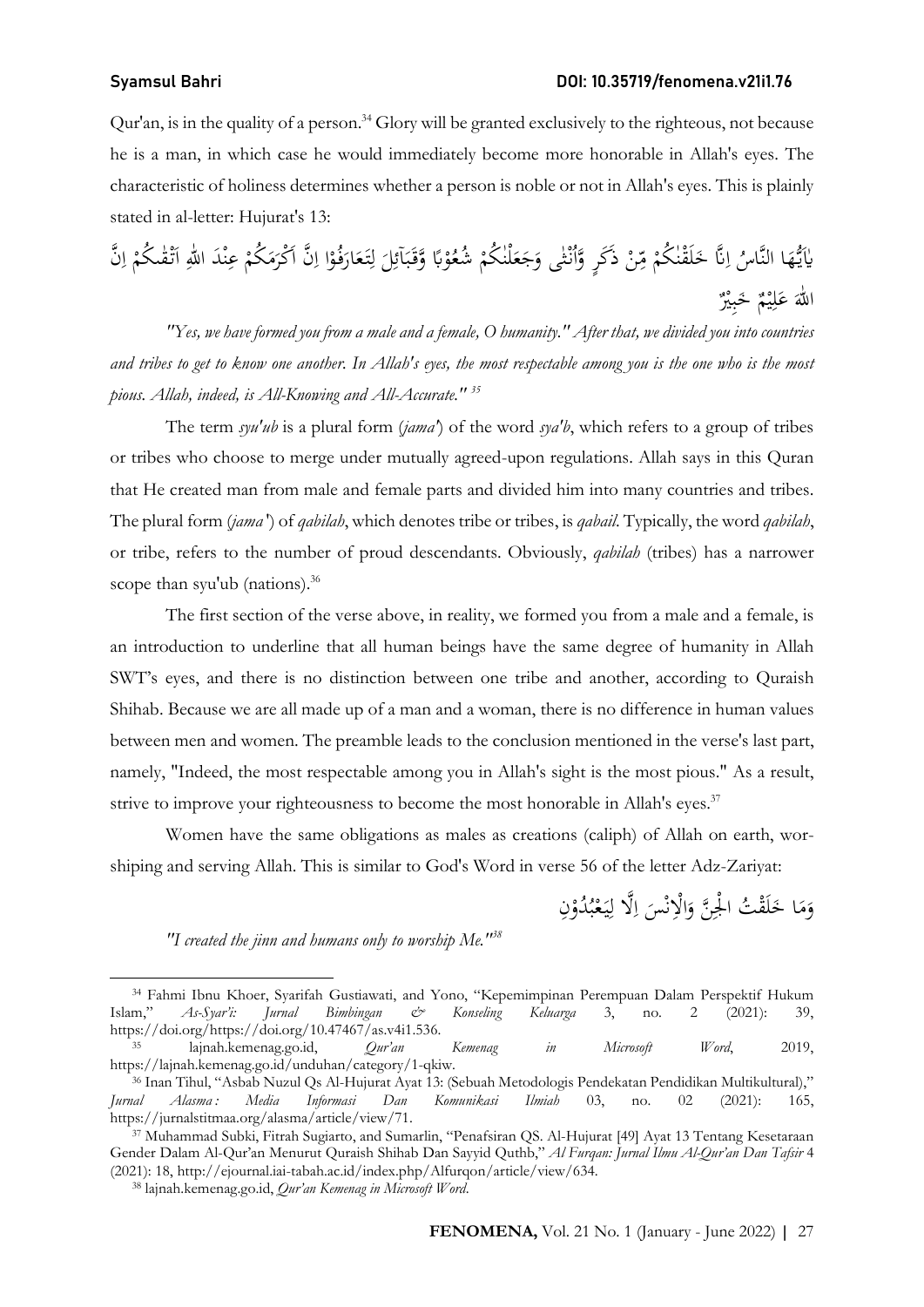The *al ins* (humans) referenced in the passage are broad in scope, encompassing both men and women. According to Wahbah al-Juhaeli, Allah SWT introduces himself by creating people and jinn. As a result, humans and jinn know Allah because Allah introduces himself. Allah created humanity to carry out all of His commands while ignoring His prohibitions, and humans are given the option to believe or not believe.<sup>39</sup>

Allah SWT has constantly underlined the fact that men and women have the equal spiritual capacity in front of Allah, particularly in Surah Ali Imran verse 195:

َ لا ْ َ ّني ِ ا ْ م ُ đ ُّ َ ر ْ م ُ اب َ له َ َ َج ت ْ اس َ ف ُ ع ْ ِضي ُ ا َ ل َ َم ع ٍل ِ ام َ ع ْ ْ ُكم ن ِ ّ م ْ ن ِ ّ ذََك م ٍر ْ ْ ا ثٰى َو نـ ُ ا ْ ْ ُض ُكم ع َ بـ ْ ن ِ م ٍض ّ ْ ع َ بـ َ ْن ي ذِ َّ ال َ ف ا ْ و ُ ر َ اج َ ه ا ْ و ُ ِرج ْ ُخ ا َ و ْ ن ِ م ْ م ِ ِره َ ʮ ِ د َ ا و ْ لُو َ قـٰتـ َ و ْ ي ِ ل ْ ي ِ ب َ س ْ ِ ا في ْ ذُو ْ ُو ا َ و ْ ن ِ م ْ ِري ٰ ٍت َ تجْ ّ ن َ ج ْ م ُ لَنـَّه ْخِ َلاُد َ و ْ م اٰēِِ ِ ّ ي َ س ْ م ُ ْه نـ َ ن ع َّ َ ر ِ ّ َ ا لاُ َكف ْ لُو ِ ت ُ ق ُ ّ ُ ُ ْ ا الاَْĔٰر َ ه ِ ت َتحْ ً اʪ َ ثـَو ْ ن ِ م ْدِ ن عِ ِ ٰ ّ اɍ ٰ ّ اɍ َ َ و ه ْد ن عِ ن ْ <sup>ح</sup> ِ اب ُس َ و الثـَّ

"As a result, their Lord approved his request, saying, "Indeed, I do not squander the good actions of those who do well among you, both male and female, (since) some of you are (descendants) of others." So, as compensation for those who emigrated, were banished from their hometowns, were injured in My path, battled, and murdered, I will assuredly wipe out their flaws and enter them into the gardens under rivers flow. God. There is a fair compensation with Allah.<sup>140</sup>

Furthermore, verse 124 of Ali Imran's letter says:  $\frac{1}{2}$ 

لٰ  $\overline{\phantom{a}}$ ذْ تَقُوْلُ لِلْمُؤْمِنِيْنَ الَنْ يَّكْفِيَكُمْ اَنْ يُحِدَّكُمْ رَبُّكُمْ بِثَلْتَةِ اٰلَافٍ مِّنَ الْمَلْفِكَةِ مُنْزَلِيْنَ<br>ج  $\ddot{\cdot}$ ِ<br>م ئی<br>ن ث لٰ :<br>أ ْ بر<br>بہ ز<br>. <sup>t</sup> ِ ْ بہ<br>۔ ي ِ .<br>-<br>- $\frac{1}{2}$ ڹ نية ∕ ة<br>م ِ <u>ٔ</u> ِ ا ِ مم <u>ہ</u> ِ ل ز!<br>. "Do you remember when you (Prophet Muhammad) stated to the believers, "Is it not enough for your Lord to help you with three thousand angels brought down from the sky? $141$ 

In Surah an Nahl verse 97, Allah SWT also adds:

نَّه َ ِيـ ي ْ ُح لَن َ فـ ٌ ن ِ م ْ ؤ ُ م َ و ُ ه َ ْثٰى و نـ ُ ا ْ َو ذََكٍر ا ْ ن ِ ّ ا م ً الحِ َ ص َ ل َمِ ع ْ َن ً م ٰوة ي َ ً َ ح ة ب ِ ّ طَي ْ م ُ نـَّه َ ِزيـ ْ َج لَن َ و ْ م ُ ه َ ر ْ ا ِن َج َ ْس ا ِʪَح َ م ا ْ ُو َكانـ َن ْ لُو َ م ْ ع َ يـ

"We will undoubtedly provide a good life to anybody who does well, whether man or female, while he is a believer." And We'll give them a bigger prize than they've previously received."<sup>42</sup>

It is highlighted by the author of Surah an Nahl verse 97 above that men and women receive an equal reward, and that good acts must be founded on faith. Meanwhile, Ali Imran verses 124 and 195 mention the Islamic tenet of equality. In addition, the ideas of equity, equality, and fairness for men and women are found in numerous other passages of the Qur'an.

<sup>39</sup> H. Cucun Kindarasa and Politeknik Piksi Ganesha, "Implikasi Pedagogis Dalam Al-Quran Surat Adz-Dzariat Ayat 56 Dan Al-Baqarah Ayat 30," TEXTURA 1, no. 1 (2021): 18, http://journal.piksi.ac.id/index.php/TEXTURA/article/view/278.

<sup>40</sup> lajnah.kemenag.go.id, Qur'an Kemenag in Microsoft Word.

<sup>41</sup> lajnah.kemenag.go.id.

<sup>42</sup> lajnah.kemenag.go.id.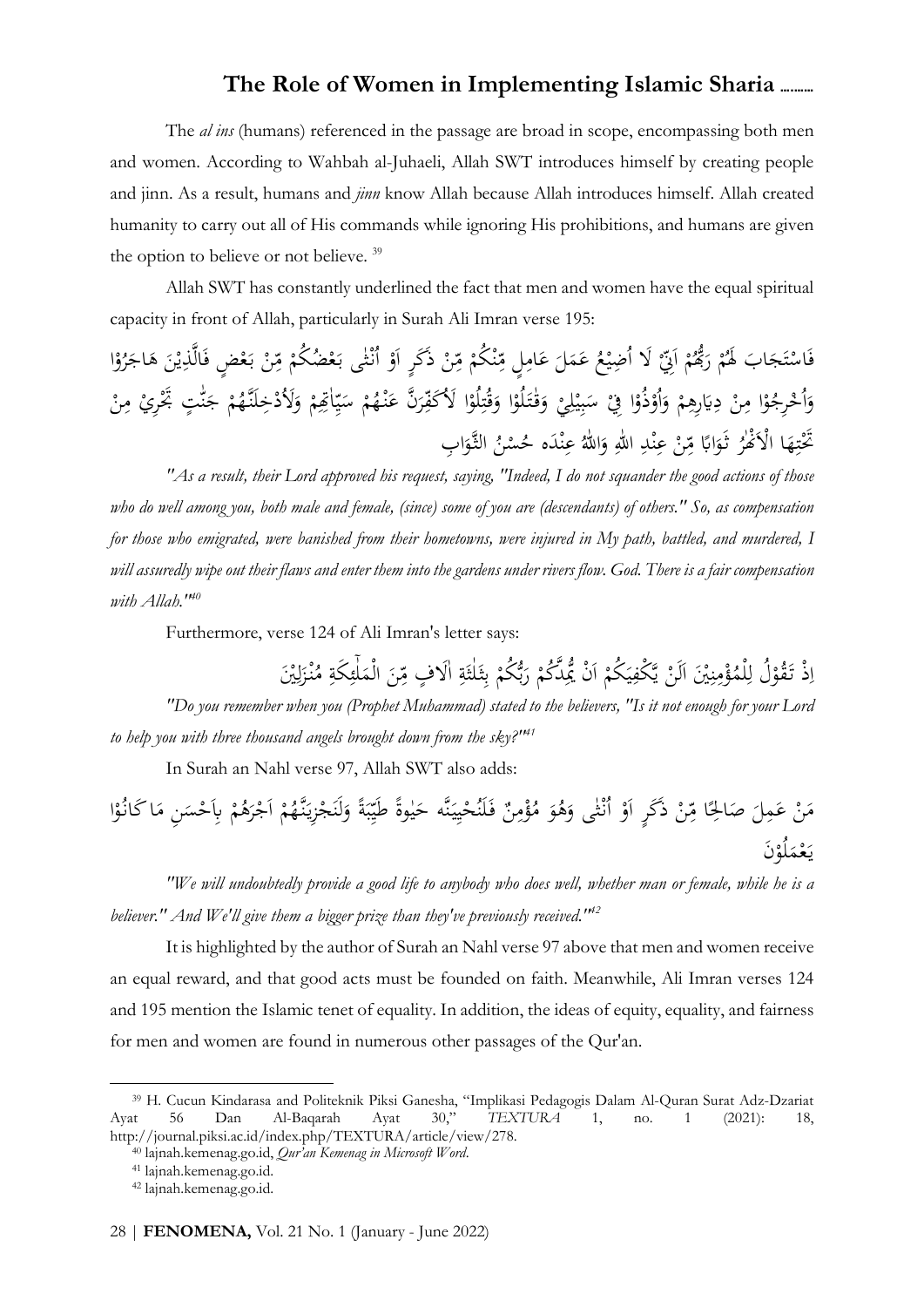### Syamsul Bahri DOI: 10.35719/fenomena.v21i1.76

Women, like men, have rights and responsibilities in life. These rights and obligations are heavily influenced by the tasks and duties they perform. Women are bound by their rights and obligations to their parents as children; as wives, they are bound by their rights and obligations to their husbands; as mothers, they are bound by their rights and responsibilities; and as citizens of society, they are bound by their rights and obligations to the environment. The same may be said for other women's roles. The allocation of tasks and responsibilities among its creatures on Earth is governed by Islamic law. All human beings, men and women alike, have the right to equitable, fair, and pleasant treatment, among other things. Similarly, all humans are obligated to offer honest, unbiased, and friendly treatment, as well as the benefits to which they are entitled.

"The greatest among you are those who are kind to their women, and I am the best of you to my wives," the Prophet declared in a hadith.<sup>43</sup> As a result, it is not an exaggeration to say that Islam is essentially a religion dedicated to protecting women. Islam portrays a vision of oneness that represents contentment in home life. Men are also part of the opposite sex, while women are part of men. Men cannot survive without women, and women cannot exist without men. People frequently equate the two to a blanket in longing, water when thirsty, and an umbrella when it rains. In Surah al-Baqarah verse 187, Allah says: "Shari'a has regulated rights and responsibilities in a balanced manner."

> لَّٰهُ بَّہَ<br>ُ هُنَّ لِبَاسٌ لَّكُمْ وَأَنْتُمْ لِبَاسٌ لَّهُنَّ<br>مَسَ  $\ddot{\phantom{0}}$ ب ا ْ و<br>ته ْ  $\frac{1}{2}$ ا َ ْ  $\ddot{\cdot}$ ب ا

## "...... You are clothing for them, and they are clothing for you........

hunna libasul lakum wa antum libaasul lahunn (women clothe you, and you dress him), both conceal each other's flaws and rely on one other.<sup>45</sup> Hafiz Ibrahim, a Muslim poet, compares women's effect on men's achievement to that of schools: "women are like schools; if you prepare them correctly, you create a generation that smells wonderful."46 In one hadith, the Prophet also demonstrates or explains An-nisaa'u syaqoo'iqur *rijaal* (women are brothers). The position of siblings in the family is the same. Both have responsibilities, rights, and obligations, and they must work together. This is a lovely Islamic tale.<sup>47</sup> Following this hadith, no one should ever believe that women's rights in Islam are violated. According to Muhammad Hezbollah and Haidir, Shari'a derives from the

<sup>43</sup> Muhammad Ishom, "Sebaik-Baik Lelaki Adalah Yang Terbaik Sikapnya Terhadap Istri," islam.nu.or.id, 2019, https://islam.nu.or.id/hikmah/sebaik-baik-lelaki-adalah-yang-terbaik-sikapnya-terhadap-istri-JWZfe.

<sup>44</sup> lajnah.kemenag.go.id, Qur'an Kemenag in Microsoft Word.

<sup>45</sup> Fahrudin Majid, "Emansipasi Wanita Menurut Al-Qur'an," Al-Dzikra: Jurnal Studi Ilmu Al-Qur'an Dan Al-Hadits 15, no. 1 (2021): 174, https://doi.org/https://doi.org/10.24042/al-dzikra.v15i1.7745.

<sup>46</sup> Adang Darmawan Achmad et al., "Peran Perempuan Dalam Pencegahan Kekerasan Terorisme Dan Radikalisme," ADLIYA: Jurnal Hukum Dan Kemanusiaan 15, no. 2 (2021): 11, https://doi.org/10.15575/adliya.v15i2.9244.

سماحة الدكتور نوح علي سلمان رحمه الله (المتوفى سنة ١٤٣٢هـ), "معنى قول النبي صلى الله عليه وسلم: (النساء شقائق الرجال)," جميع 4<sup>7</sup><br>الحقوق محفوظة لدائرة الإفتاء العام تطوير شركة الحقوق محفوظة لدائرة الإفتاء العام تطوير شركة الخيال لتكنولوجيا https://www.aliftaa.jo/Question.aspx?QuestionId=2.#٥٥٠YegkQP5BzIU.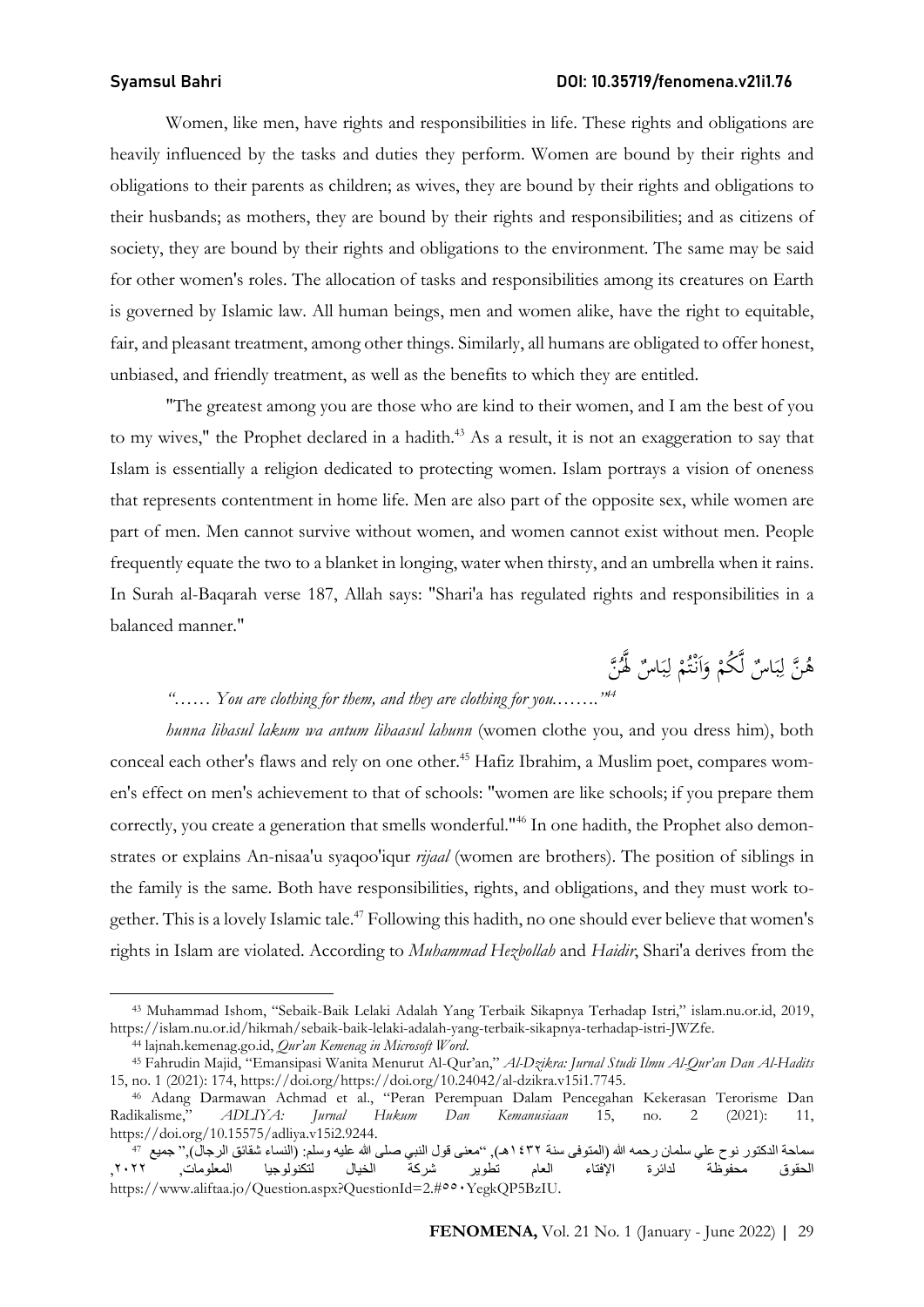justest. Thus, it's impossible if it doesn't contain fair teachings and a one-sided vision of one kind. Both are identical but are constrained by an emotional sharia level.<sup>48</sup>

Both are bound by an agreement that has been governed by the Shari'a, rights, and duties that must be carried out in a balanced way in the family context. Domestic life is a voyage across the ocean filled with concerns and obstacles that must be addressed as quickly as feasible. How can the ship avoid being slowed down by roadblocks? Deliberation to establish how shared work will be divided.<sup>49</sup> The wife is a life partner and a friend for debate, negotiation, and communication to address various difficulties.<sup>50</sup>

The Qur'an recognizes distinctions (distinction) between men and women, as explained above, but these differences are not discrimination that helps one side while harming the other. No religion on earth or in heaven honors, empowers, loves, and cares for women in the same way as Islam honors, empowers, loves, and cares for them as daughters, mature women, mothers, and members of society. There is no letter Ar-Rijal in the Qur'an, yet one of the letters is titled An-Nisa (Female). Islam elevates women to human beings with full rights and responsibilities and males who will be rewarded and punished in return.

### Women's Role in the Implementation of Islamic Sharia in Banda Aceh

The application of Islamic law in Aceh has been legitimized by Law 44 of 1999 addressing the implementation of Aceh's privileges and Law 18 of 2001 concerning special autonomy for the province of Nanggroe Aceh Darussalam.<sup>51</sup> Other qanuns on Islamic law followed the issuance of Regional Regulation No. 5 in the year 2000. Specifically, qanun 11 of 2002, which deals with applying Islamic law in religion, worship, and Islamic symbols, qanun no. 12 of 2003, relating to alcohol and the like, and qanun no. 13 of 2003, relating to maisir ( gambling). The execution of Islamic law in NAD is based on qanun number 14 of 2003, which deals with khalwat (mesum).<sup>52</sup> Following that, Law Number 11 of 2006 concerning the Government of Aceh was enacted in place of Law Number 18 of 2001, giving the government of Aceh a new look, including the application

<sup>&</sup>lt;sup>48</sup> Muhammad Hizbullah and Haidir, "Din, Syariah, Fikih, Qoul, Fatwa, Qanin/Qonun Dan Qadha Dalam Hukum<br>m," *Iurnal Ilmiah METADATA* 3, no. 1 (2021): 332, Islam," Jurnal Ilmiah METADATA 3, no. 1 (2021): 332, http://ejournal.steitholabulilmi.ac.id/index.php/metadata/article/view/61.

<sup>&</sup>lt;sup>49</sup> Sri Bandiyah, Sebelum Ijab Kabul, Bekal Untuk Kehidupan Rumah Tangga Yang Bahagia (Tangerang Selatan: Pustaka Alvabet, 2021), 3.

<sup>&</sup>lt;sup>50</sup> Wildan Halid, "Pernikahan Sensitif Gender Berbasis As-Sakinah Mawaddah Wa Rahmah," Jurnal El-Hikam 14, no. 1 (2021): 147, https://ejournal.iainh.ac.id/index.php/elhikam/article/view/91.

<sup>51</sup> m.Pd Lina Amelia And Swidia, "Analisis Pelaksanaan Program Rumoh Belajar Dalam Upaya Pengenalan Moderasi Beragama Pada Komunitas Anak Di Gampong Lambeutong Indrapuri Aceh Besar," Bunayya: Jurnal Pendidikan Anak 4, no. 1 (2020): 84, https://jurnal.ar-raniry.ac.id/index.php/bunayya/article/view/12258.

<sup>52</sup> Mariadi, "Pelaksanaan Syariat Islam Pada Qanun Nomor 11 Tahun 2002 Bidang Aqidah, Ibadah, Dan Syiar Islam," Legalite: Jurnal Perundang Undangan Dan Hukum Pidana Islam 3, no. 11 (2018): 115, https://www.journal.iainlangsa.ac.id/index.php/legalite/article/view/1106%0A.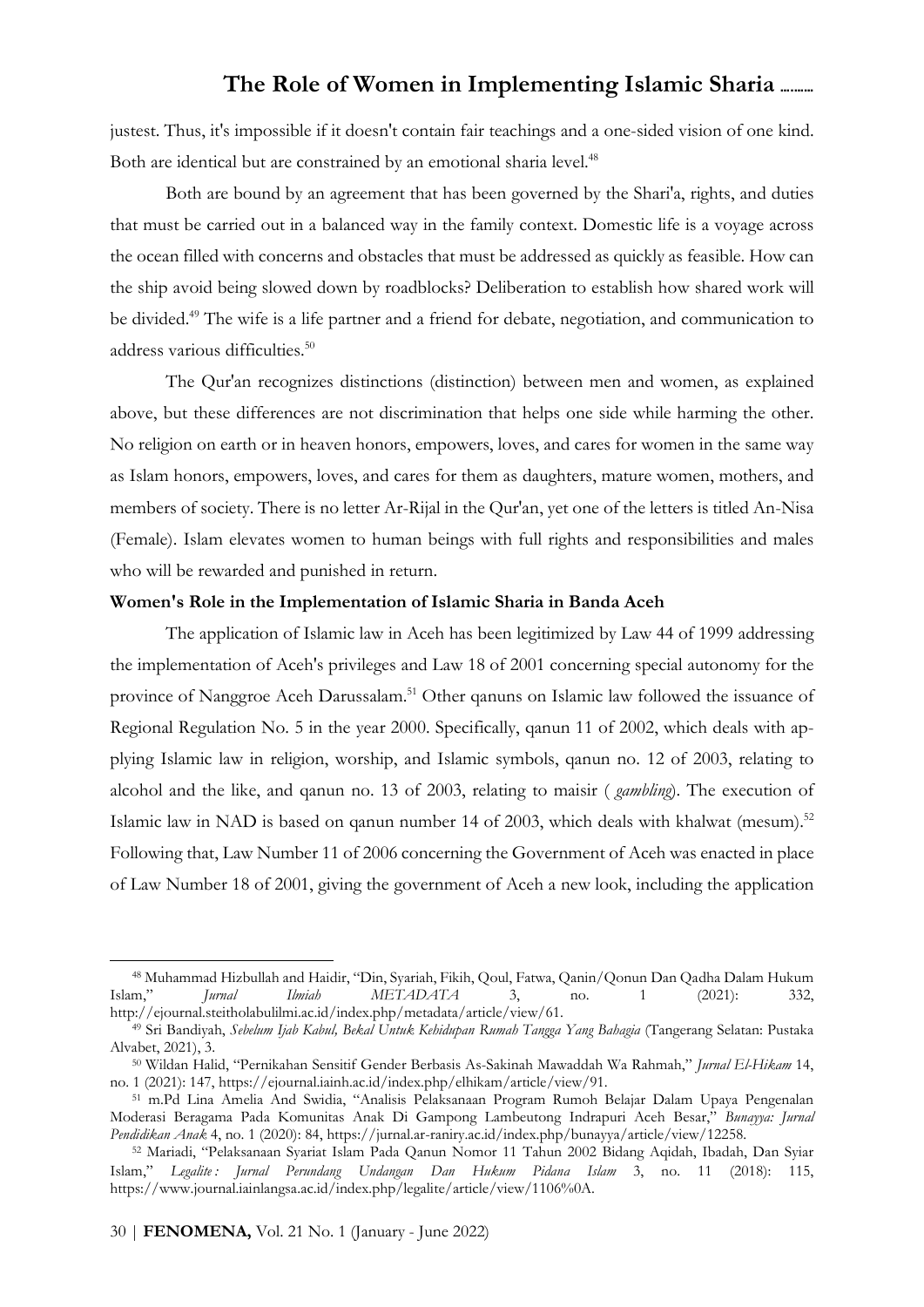of Islamic Sharia, existing laws, and Islamic sharia qanuns geared at Muslims. Indigenous people and immigrants coexist in Nanggroe, Aceh Darussalam.<sup>53</sup>

Women in Banda Aceh City should constantly carry out Islamic law with full awareness and belief as implementation objects. In Aceh, women have a crucial role in applying Islamic law. Women's responsibilities and tasks determine their positions in the proper execution of Islamic law. Women are madrasa al-ula for their children as moms. The role of moms in teaching their families is vital to the Acehnese generation. In the letter an-Nisa, verse 9, Allah SWT confirms:

ْ وَلْيَخْشَ الَّذِيْنَ لَوْ تَرَكُوْا مِنْ خَلْفِهِمْ ذُرِّيَّةً ضِعْفًا خَافُوْا عَلَيْهِمْ فَلْيَتَّقُوا الله وَلْيَقُوْلُوْا قَوْلًا سَدِيْدًا<br>وَلْيَخْشَ الَّذِيْنَ لَوْ تَرَكُوْا مِنْ خَلْفِهِمْ ذُرِّيَّةً ضِعْفًا خَاف **ٔ ء** <u>و</u> .<br>م .<br>م  $\ddot{\phantom{a}}$ ي<br>يا ِ ْ ِ<br>م .<br>. ْ ∕' <u>ٔ</u> ر'<br>⁄ <u>ٔ</u> .<br>ب ه<br>يو َ  $\ddot{\cdot}$ .<br>ف  $\ddot{\phantom{0}}$ ر<br>با ْ <u>ٔ</u>  $\ddot{\cdot}$ َ و<br>. .<br>. ِ<br>: ه<br>ي .<br>.

"They should be terrified of those who will (die) leave behind them, weak kids (about whom) they are concerned. So, fear Allah and utter the appropriate words (to defend their offspring's rights).<sup>154</sup>

According to the Al-interpretation, Mishbah's this verse refers to the material obligation of parents toward their children. However, it is indicated in verse 9 that derivatives are not just material but also immaterial, such as education and developing piety. Although this stanza is about inheritance, the children's existence is intended to be ensured and not disregarded by gaining a piece of the legacy. Imam Nawawi emphasized that what it means to leave "weak descendants" who should be concerned is not to leave descendants or generations who are weak in terms of economy (producing poverty), science, religion (understanding/mastery), or morals. The teaching included in the Qur'an letter An-Nisa verse 9 on the sentences "weak offspring," "therefore fear Allah," and "right words" is emphasized in the Al-Mishbah interpretation.<sup>55</sup> The author thinks that the poem underlines the need for parents to prepare an intellectually and spiritually robust generation to face varied life challenges.

Women benefit from obtaining and distributing information because it protects them against oppression and exploitation and provides a foundation for their future lives. This is in the best interests of society and future generations.<sup>56</sup> Mothers should have appropriate intellectual and spiritual competence to lead future leaders to become quality leaders like madrasah al-Ula (primary and primary education) for their children.<sup>57</sup> What a tragedy if moms are unable to educate their

<sup>53</sup> Qonita Royani Salpina, Rusjdi Ali Muhammad, and Yenny Sriwahyuni, "Kedudukan Memorandum Of Understanding (Mou) Helsinki Dalam Pembentukan Undang- Undang Nomor 11 Tahun 2006 Tentang Pemerintahan Aceh," Petita: Jurnal Kajian Ilmu Hukum Dan Syariah 3, no. 1 (January 23, 2020): 37, http://petita.arraniry.ac.id/index.php/petita/article/view/34.

<sup>54</sup> lajnah.kemenag.go.id, Qur'an Kemenag in Microsoft Word.

<sup>55</sup> Mia Muyasaroh, Tanto Aljauharie Tantowie, and Sri Meidawaty, "Pendidikan Anak Usia Sd/Mi Dalam Perspektif Al-Qur'an Surat An-Nisa Ayat 9 (Analisis Tafsir Al-Mishbah Karya M. Quraish Shihab)," Tarbiyat al-Aulad: Jurnal Pendidikan Islam Anak Usia Dini 4, no. 2 (2020): 91.

<sup>56</sup> Husein Muhammad, Perempuan Ulama Di Atas Panggung Sejarah (Yogyakarta: iRCiSoD, 2020), 17.

<sup>57</sup> Muhamad Parhan and Dara Puspita Dewi Kurniawan, "Aktualisasi Peran Ibu Sebagai Madrasah Pertama Dan Utama Bagi Anak Di Era 4.0," JMIE (Journal of Madrasah Ibtidaiyah Education) 4, no. 2 (2020): 158, https://doi.org/10.32934/jmie.v4i2.193.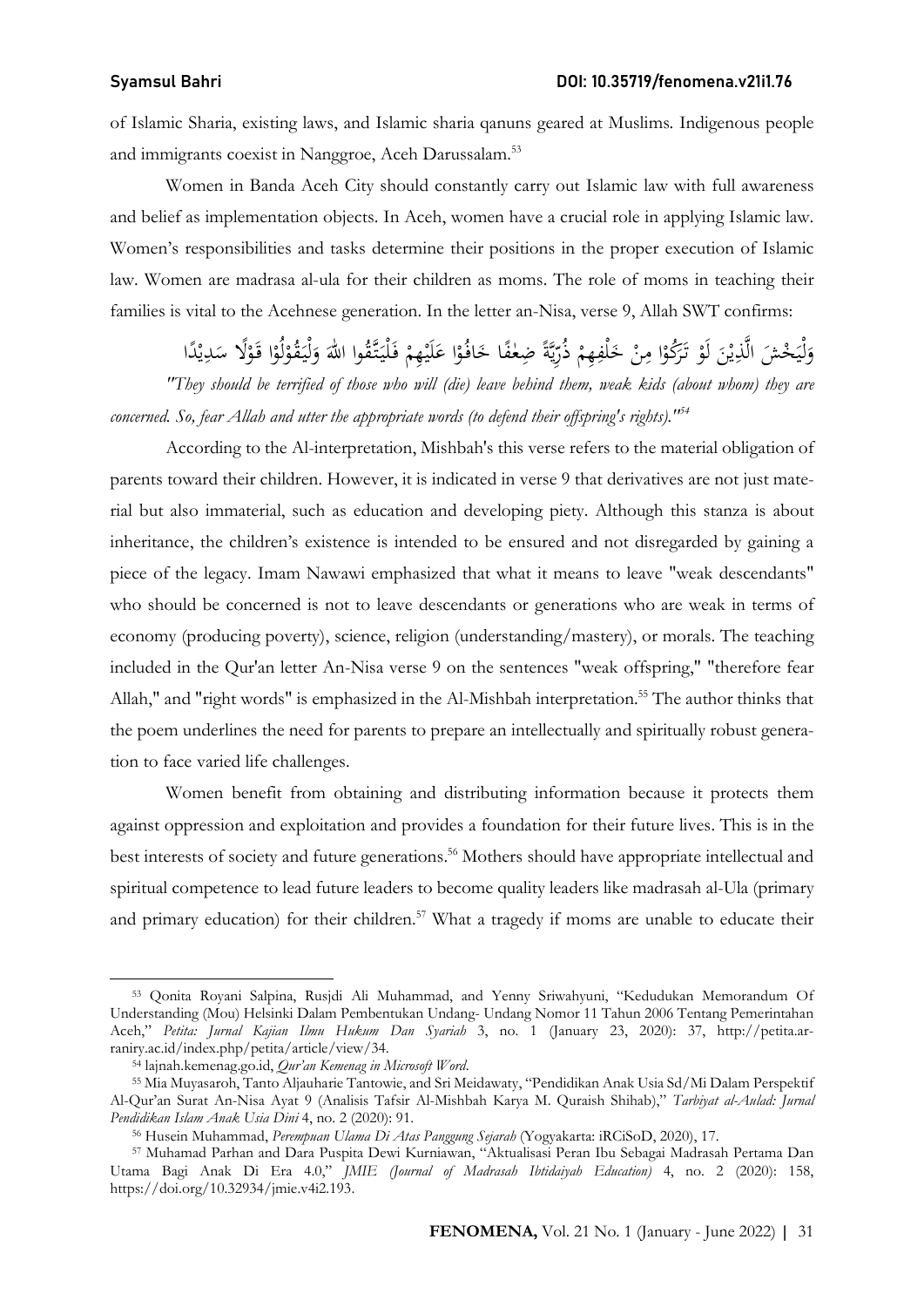children adequately. The family is the primary and foremost educational institution for children, according to Yandri Radhi Anadi and Faisol.<sup>58</sup> The mother is the child's first madrasa, while the father is a consultant. The apple does not fall far from the tree, as the adage goes.<sup>59</sup>

Because children can witness and pay attention to how individuals around them are treated in the home context. It may also be claimed that the family is away or an actual example of social goodness.<sup>60</sup> Family is the fundamental / basis for training future generations of leaders. As the household's priest (leader), the father has a critical role in leading the family down the road that pleases God. Because the good or evil of our age is heavily reliant on parental education, in verse 6 of the letter at-Tahrim, Allah SWT says:

َʮٰ ا ه يـ ُّ ْن ذِ َّ ال ا ُو نـ اٰم ا ُو قـ ُكم ُس ْف نـ ا ُكم ل َه و ا َر ʭ ُ د ُو وقـ َّ ا ه ُ ُ النَّاس ة ار ْ الحِج و ا ه لَيـ ع َ .<br>ب ه<br>يو <u>ٔ</u>  $\overline{\phantom{a}}$ <u>ٔ</u> ْ  $\overline{a}$  $\mathbf{S}$ ْ ا<br>ا ي ِ **ش** ا َ ً <u>ٔ</u> **م** َ **م**<br>. َ َ **ٔ** َ  $\frac{1}{2}$ لٰ  $\overline{\phantom{a}}$ مَلْئِكَةٌ غِلَاظٌ شِدَادٌ لَّا يَعْصُوْنَ ِ<br>پُر ِ  $\overline{\phantom{a}}$ ب<br>:  $\ddot{\phantom{0}}$ ر<br>نا اللّٰهَ مَا أَمَرَهُمْ وَيَفْعَلَوْنَ مَا يُؤْمَرُوْنَ<br>وَيَسْتَمَرُّونَ  $\overline{\phantom{a}}$ **ٔ**  $\overline{\phantom{a}}$ ةً<br>م َ <u>ٔ</u> َ ب<br>أ و<br>. ْ َ  $\overline{\phantom{a}}$ 

"Protect yourself and your families from the fires of hell, which people and stones fuel. Angels who are severe and unforgiving serve as their protectors. They never reject Allah's commandments and always carry out what they are told."<sup>61</sup>

The Ministry of Religion of the Republic of Indonesia interprets verse 6 of QS. At-Tahrim, Allah SWT advises believers to guard themselves against the hellfire, fueled by humans and stones, by obeying and obeying Allah's commandments. They are also instructed to teach their family to follow Allah's instructions to spare them from the spiritual level. Meanwhile, according to Al-view, Lubab's family education in the Al-Quran letter At-Tahrim verse 6 comprises three primary points: religion, worship, and morality teaching.<sup>62</sup> As Allah states in Surah Tha Ha: 132, one of the methods to spare oneself from the fires of hell is to establish prayer and be patient:

> ا ه لَيـ ع ِبر ْطَ اص ِ و َك ِ ʪ َّ لصلٰوة لَ َه ا ر ُ أْم و َ لا َس َك ئن لُ ا ق ِرز ُ ُ َك َنحْن ق ُ ز َر نـُ ة اق الْع و َّلتـ ْ ٰو ل ى ق َ **ٔ** َ .<br>ا َ ة.<br>أ .<br>.<br>. َ .<br>. ة<br>. :<br>نا ر<br>.  $\ddot{\cdot}$ ب ِ َ <u>و</u><br>. ِ

"Instruct your family to pray, and be patient as they do so. We don't expect you to feed us. We are the ones that offer food for you. Those who are pious will be rewarded in the end (both in this world and in the hereafter).<sup>163</sup>

<sup>58</sup> yandri Radhi Anadi And Faisol, "Pendidikan Pendayagunaan Gender Sebagai Problem Solving Konflik Sosial Akibat Paham Islam Radikalisme Di Desa Klampok Singosari Kabupaten Malang," Pendidikan MultikulturaL 6, no. 1 (202AD): 44.

<sup>59</sup> Yohanes Ehe Lawotan and Maria Arnoldiana Dadjan Uran, "Peran Pola Asuh Orangtua Terhadap Karakter Sopan Santun Siswa Kelas IV SD Inpres Beru," Jurnal Ilmiah Wahana Pendidikan 8, no. 1 (2021): 231, https://doi.org/https://doi.org/10.5281/zenodo.5831136.

<sup>60</sup> Mely Putri Almanda and Abdurrahman Abdurrahman, "The Role of the Family in Building Children's Morale," ALTRUISTIK: Jurnal Konseling Dan Psikologi Pendidikan 1, no. 2 (December 30, 2021): 87, https://doi.org/10.24114/altruistik.v1i2.27211.

<sup>61</sup> lajnah.kemenag.go.id, Qur'an Kemenag in Microsoft Word.

<sup>62</sup> Adin Suryadin, Indah Maysela Azzahra, and Diningrum Citraningsih, "Islam Dan Dakwah: Strategi Mengelola Keluarga Dalam Surat At-Tahrim Ayat 6," QULUBANA I, no. 2 (2021): 106, http://staitbiasjogja.ac.id/jurnal/index.php/qulubana/article/view/194.

<sup>63</sup> lajnah.kemenag.go.id, Qur'an Kemenag in Microsoft Word.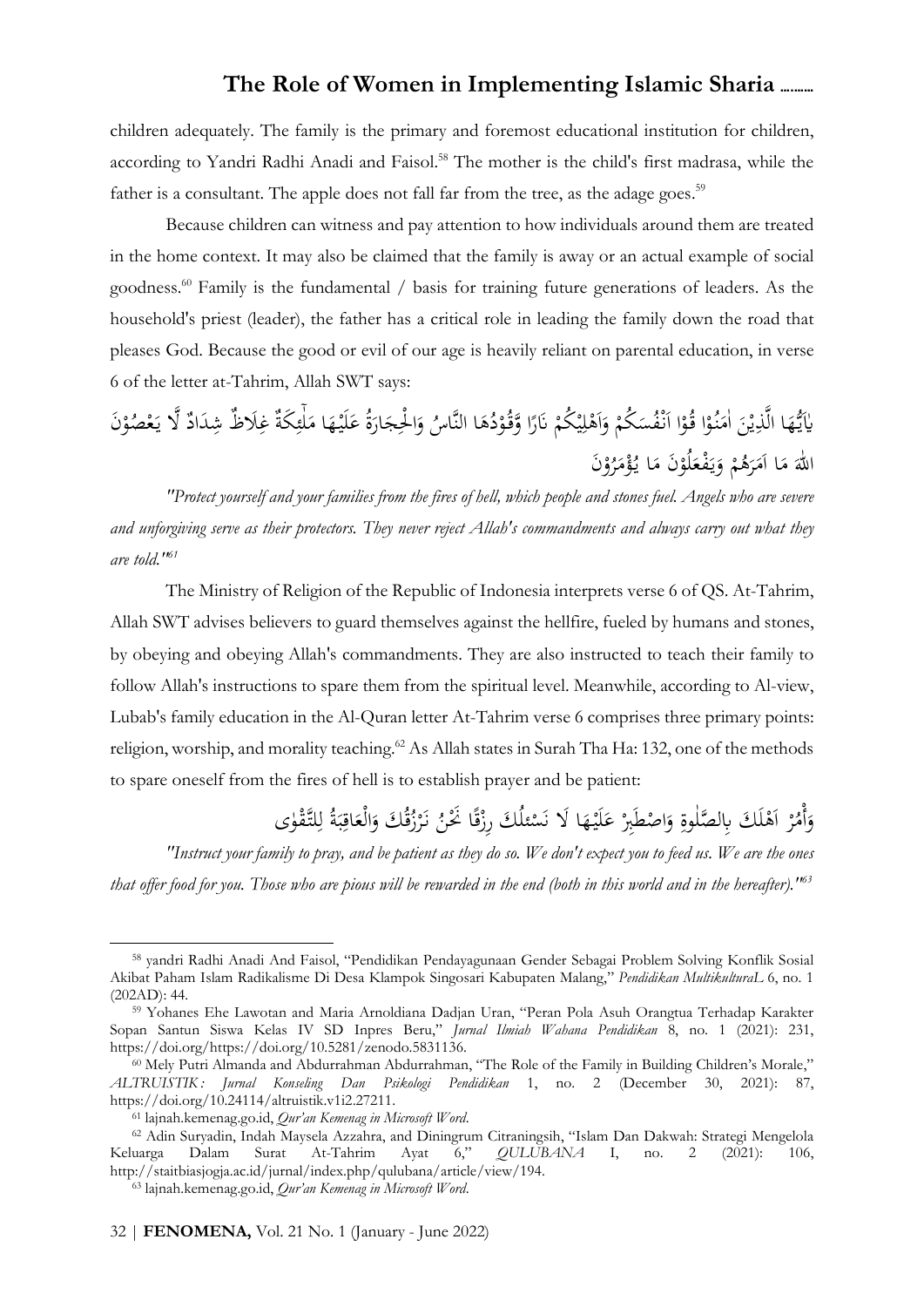And there's the Ash-Syu'ara '214 letter:

### وَاَنْذِرْ عَشِيْرَتَكَ الْاَقْرَبِيْنَ َ ت  $\overline{\phantom{a}}$ ْ .<br>أ ن  $\vdots$ ا َ

### "Warn your closest family members.<sup>164</sup>

As the verse above illustrates, da'wah and education must begin at home. The texts above are editorials directed at men (fathers), yet they are meaningless unless they read them. This verse pertains to both men and women since the same passage (as those who demand fasting) is intended for both men and women (father and mother). Because both parents are responsible for their activities, both parents are responsible for their children and partners. It is insufficient for a father or mother to establish a family founded on religious ideals and marked by harmonious relationships.<sup>65</sup>

Based on the author's research, he finds that this verse incentivizes parents to improve their potential and their family's ability to follow Islamic law. Furthermore, women play an essential role in the social environment; both women and men have a duty to the community in which they reside. Both have the same responsibility to safeguard society from pollution and contamination. Women have the same rights and obligations as males in taking an active part and exercising their social rights. Both men and women carry the societal mission assigned to them.

### Conclusion

Many studies and research have been conducted on the role of women in the implementation of Islamic law. This has made us understand how critical and crucial the role of women in the performance of Islamic law in Banda Aceh is. According to this, Islamic women's legislation tries to urge each family member to look after one another, love one another, and educate their children effectively. This is done to achieve a family that peacefully follows Islamic law. Women are bound by their rights and obligations to their parents as children; as wives, women are bound by their rights and obligations to their husbands; as mothers, women are bound by their rights and responsibilities; and as citizens of society, women are bound by their rights and obligations to the environment. The same may be said for other women's roles. The allocation of tasks and responsibilities among its creatures on Earth is governed by Islamic law. As a result, it is anticipated that in the future, every woman will be able to fulfill her job as best she can to construct a kaffah Islamic law in Banda Aceh City.

<sup>&</sup>lt;sup>64</sup> Erni Yusnita and Era Octafiona, "Peran Orang Tua Dalam Pendidikan Keluarga," El-Izdiwaj: Indonesian Journal of Civil and Islamic Family Law 2, no. 1 (2021): 21, https://doi.org/10.24042/el-izdiwaj.v2i1.10283.

<sup>65</sup> Arie Sulistyoko, "Tanggung Jawab Keluarga Dalam Pendidikan Anak Di Era Kosmopolitan (Tela'ah Tafsir Kontemporer Atas Surat At-Tahrim Ayat 6)," IQRO: Journal of Islamic Education 1, no. 2 (2018): 187.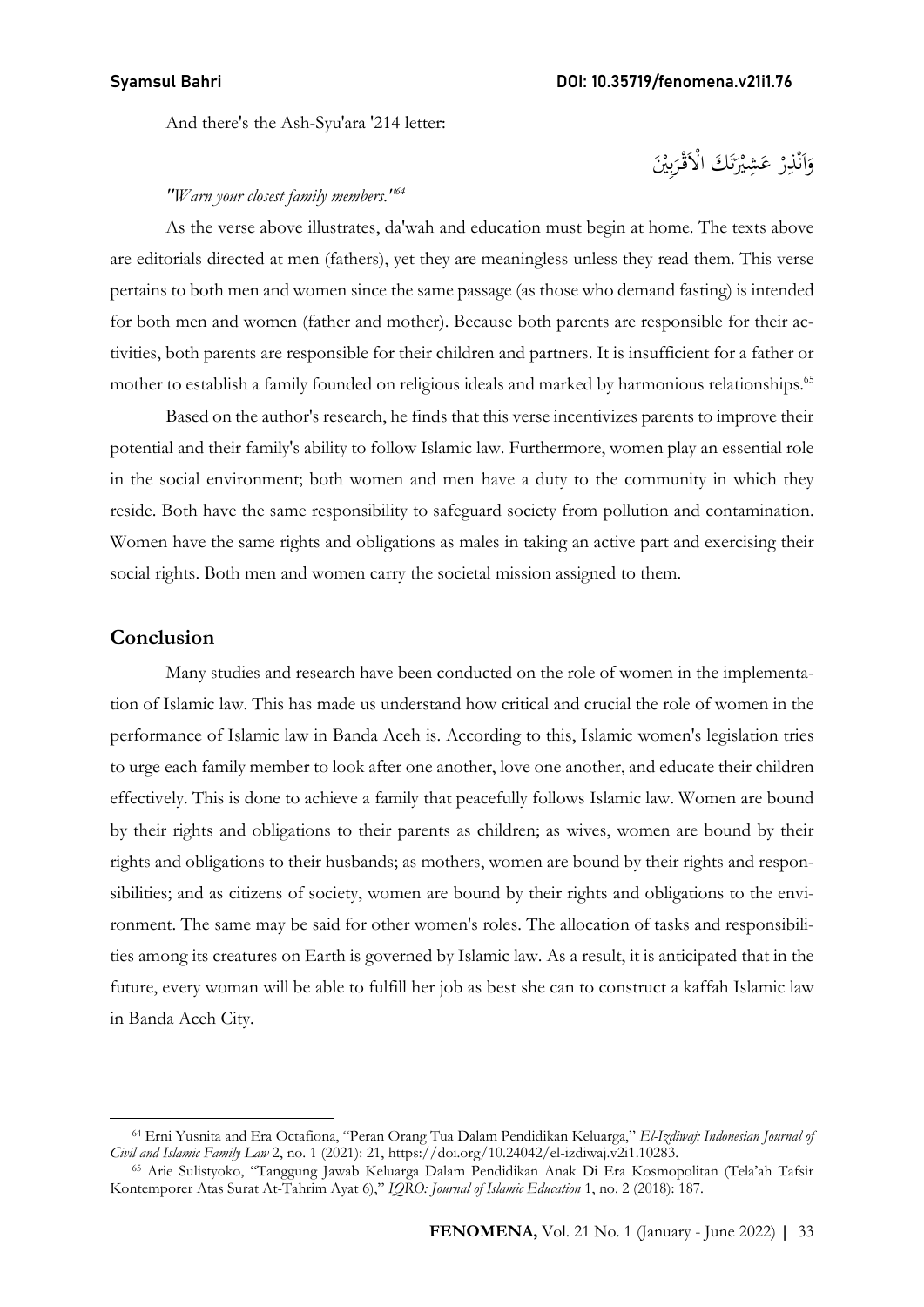### References

- 'Ashry, M. Noor, and Umi Wasilatul Firdausiyah. "Pemikiran Sa'īd Ramadhān Al-Būthī Terhadap Isu-Isu Feminisme (Kajian Atas Penafsiran Sa'īd Ramadhān Al-Būthī Terhadap Ayat-Ayat Hijab, Kepemimpinan Perempuan, Hak Waris, Dan Poligami)." Jurnal Studi Al-Qur'an 18, no. 1 (2022): 111–33. http://journal.unj.ac.id/unj/index.php/jsq/article/view/23844.
- Abdussamad, Zuchri. Metode Penelitian Kualitatif. Makasar: Syakir Media Press, 2022. https://doi.org/10.31219/osf.io/juwxn.
- Achmad, Adang Darmawan, Hudzaifah Achmad Qotadah, Muhammad Sophy Abdul Aziz, and Abdurrahman Achmad Al Anshary. "Peran Perempuan Dalam Pencegahan Kekerasan Terorisme Dan Radikalisme." ADLIYA: Jurnal Hukum Dan Kemanusiaan 15, no. 2 (2021): 1– 16. https://doi.org/10.15575/adliya.v15i2.9244.
- Adawiah, Rabiatul, and Ihsan Kamaludin. "Dynamics of Law Enforcement of the Islamic Criminal Law in Aceh in the Indonesian Democratic System." Islam Transformative: Journal of Islamic Studies 5, no. 2 (2021): 97–111. https://doi.org/http://dx.doi.org/10.30983/it.v5i2.4721.
- Almanda, Mely Putri, and Abdurrahman Abdurrahman. "The Role of the Family in Building Children's Morale." ALTRUISTIK : Jurnal Konseling Dan Psikologi Pendidikan 1, no. 2 (December 30, 2021): 86–93. https://doi.org/10.24114/altruistik.v1i2.27211.
- Almutamah, Siti. "Peran Perempuan Dalam Pendidikan Islam." PEDIAMU: Jurnal Ilmu Pendidikan, Keguruan, Dan Pembelajaran 1, no. 1 (October 26, 2021): 51–64. https://doi.org/10.54443/pediamu.v1i1.5.
- Anadi, Yandri Radhi, and Faisol. "Pendidikan Pendayagunaan Gender Sebagai Problem Solving Konflik Sosial Akibat Paham Islam Radikalisme Di Desa Klampok Singosari Kabupaten Malang." PENDIDIKAN MULTIKULTURAL 6, no. 1 (2022): 36–58. https://doi.org/http://dx.doi.org/10.33474/multikultural.v6i1.13966.
- Asiyah, Andri Astuti, and Nuraini. "Analisis Partisipasi Politik Perempuan Dalam Perspektif Hukum Islam." Harakat An-Nisa: Jurnal Studi Gender Dan Anak 6, no. 1 (2021): 13–26. https://doi.org/10.30631/harakatan-nisa.2021.61.13-26.
- Astuti, Sri Puji, Yasnita, and Asep Rudi Casmana. "Eksistensi Perempuan Pesisir Dalam Relasi Gender Di Bidang Sosial Dan Ekonomi." INTEGRALISTIK 33, no. 1 (2022): 10–15. https://doi.org/10.15294/integralistik.v33i1.31774.
- Bandiyah, Sri. Sebelum Ijab Kabul, Bekal Untuk Kehidupan Rumah Tangga Yang Bahagia. Tangerang Selatan: Pustaka Alvabet, 2021.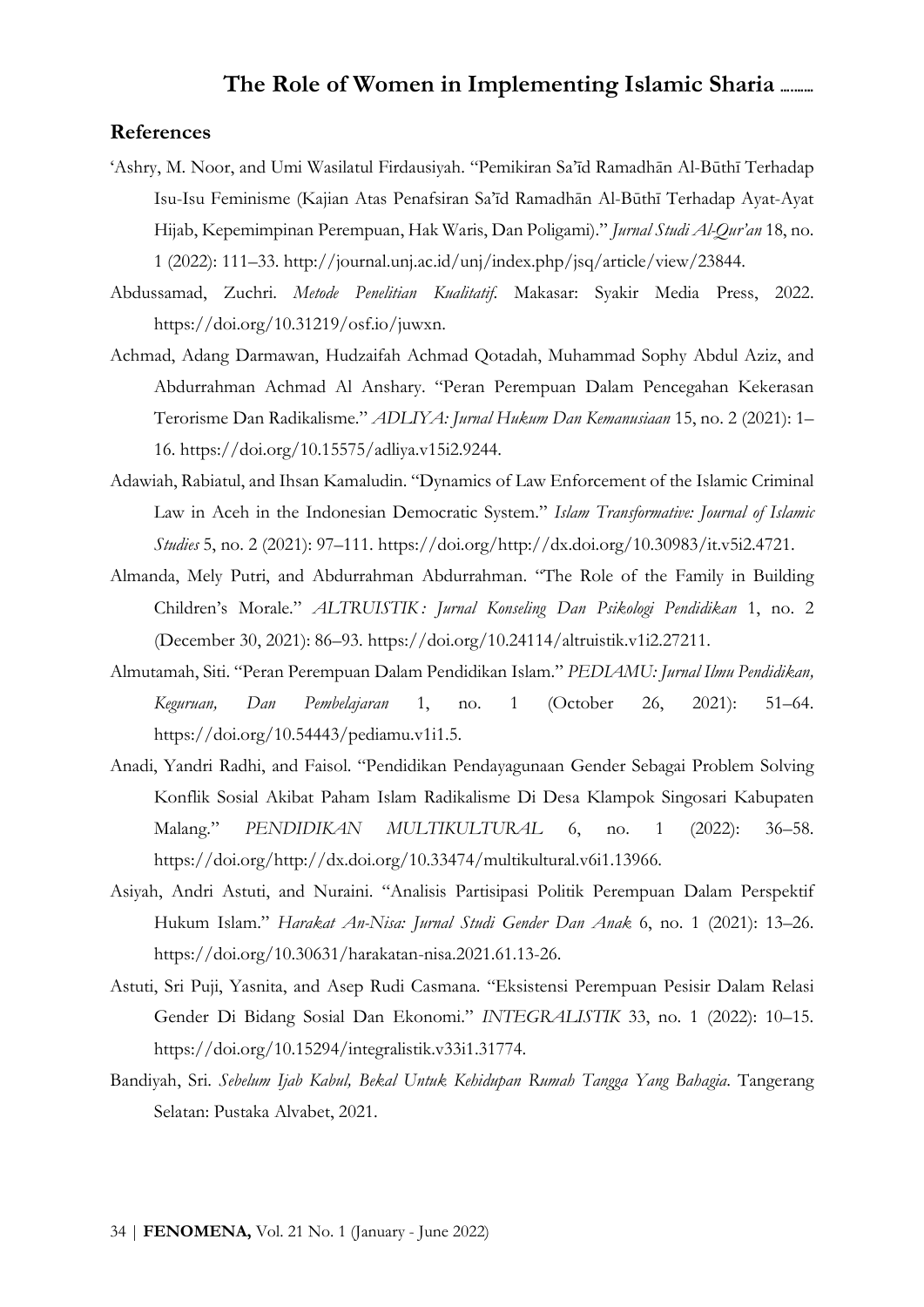- Dinas Syariat Islam Kota Banda Aceh. "DSI Kota Banda Aceh Safari Dakwah Daiyah Di Lamglumpang." syariatislam.bandaacehkota.go.id, n.d. https://syariatislam.bandaacehkota.go.id/daftar-dai-perkotaan/.
- Halid, Wildan. "Pernikahan Sensitif Gender Berbasis As-Sakinah Mawaddah Wa Rahmah." Jurnal El-Hikam 14, no. 1 (2021): 119–57. https://ejournal.iainh.ac.id/index.php/elhikam/article/view/91.
- Harahap, Asriana, and Hilda Wahyuni. "Studi Islam Dalam Pendekatan Gender." Jurnal Kajian Gender Dan Anak 05, no. 1 (2021): 47–63. http://jurnal.iainpadangsidimpuan.ac.id/index.php/JurnalGender/article/view/3733.
- Haryanti, Amelia. "Peran Perempuan Dalam Sistem Politik Indonesia Di Era Reformasi." Generasi Pancasila 1, no. 1 (2021): 110–26. http://www.openjournal.unpam.ac.id/index.php/gnp/article/view/11264/6982.
- Hizbullah, Muhammad, and Haidir. "Din, Syariah, Fikih, Qoul, Fatwa, Qanin/Qonun Dan Qadha Dalam Hukum Islam." Jurnal Ilmiah METADATA 3, no. 1 (2021): 331–43. http://ejournal.steitholabulilmi.ac.id/index.php/metadata/article/view/61.
- Irawan, Hendra, and Ika Selviana. "Dinamika Internalisasi Hukum Islam Kedalam Peraturan Perundang-Undangan Di Indonesia." Istinbath: Jurnal Hukum 18, no. 2 (2021): 352–68. https://doi.org/10.32332/istinbath.v18i2.4017.
- Ishom, Muhammad. "Sebaik-Baik Lelaki Adalah Yang Terbaik Sikapnya Terhadap Istri." islam.nu.or.id, 2019. https://islam.nu.or.id/hikmah/sebaik-baik-lelaki-adalah-yang-terbaiksikapnya-terhadap-istri-JWZfe.
- Istiqlaliyani, Fikriyah. "Ulama Perempuan Di Pesantren: Studi Tentang Kepemimpinan Nyai Hj. Masriyah Amva." Jurnal Educatio FKIP UNMA 8, no. 1 (2022): 104–9. https://doi.org/10.31949/educatio.v8i1.1670.
- Kharismawati, Rina Nurul. "Perlindungan Kaum Perempuan Dalam Perspektif Keislaman Dan Keindonesiaan." Syariati: Jurnal Studi Al-Qur'an Dan Hukum 7, no. 2 (2021): 195–206. https://doi.org/10.32699/syariati.v7i2.2106.
- Khoer, Fahmi Ibnu, Syarifah Gustiawati, and Yono. "Kepemimpinan Perempuan Dalam Perspektif Hukum Islam." As-Syar'i: Jurnal Bimbingan & Konseling Keluarga 3, no. 2 (2021): 33-50. https://doi.org/https://doi.org/10.47467/as.v4i1.536.
- Kindarasa, H. Cucun, and Politeknik Piksi Ganesha. "Implikasi Pedagogis Dalam Al-Quran Surat Adz-Dzariat Ayat 56 Dan Al-Baqarah Ayat 30." TEXTURA 1, no. 1 (2021): 13–30. http://journal.piksi.ac.id/index.php/TEXTURA/article/view/278.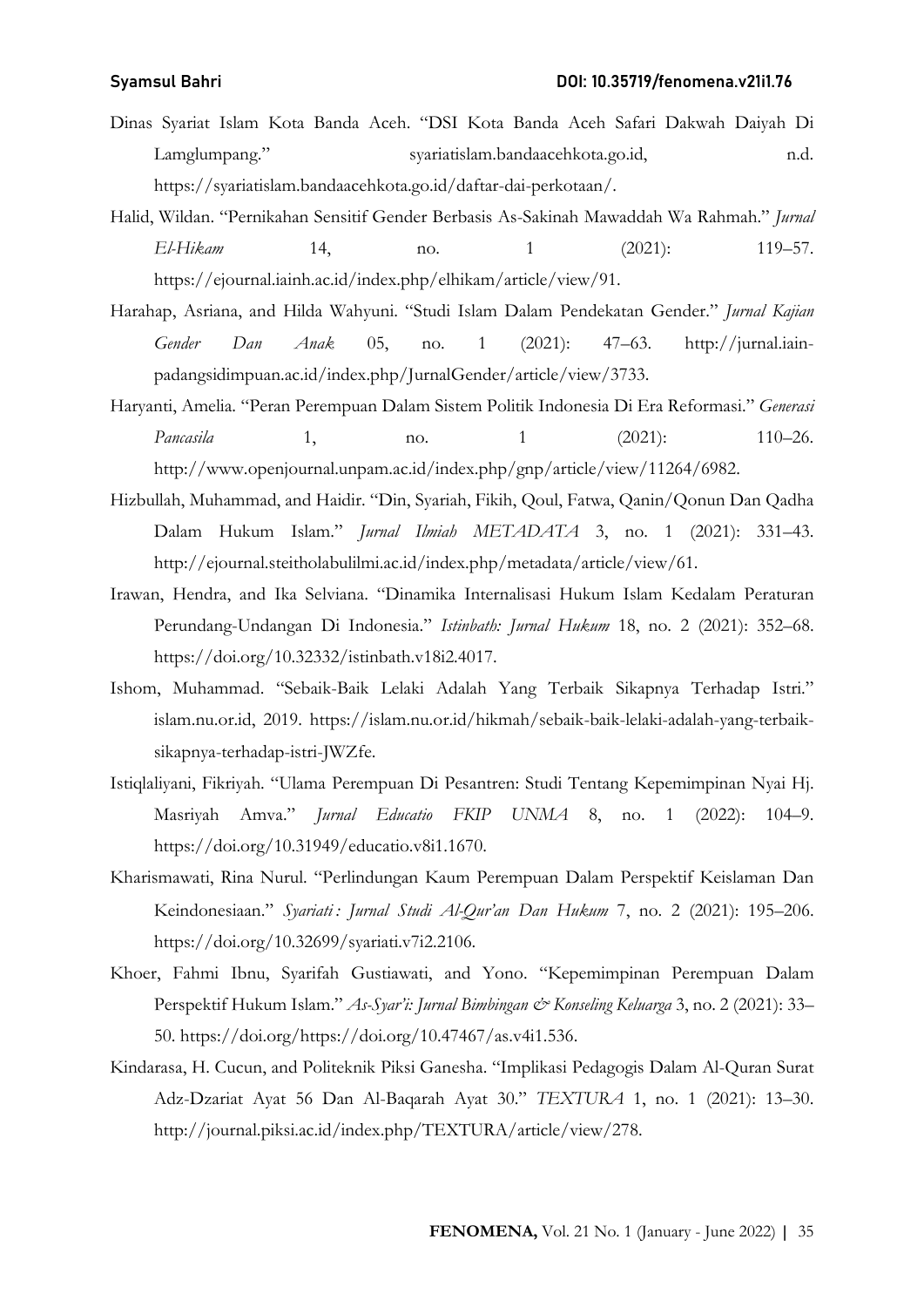- lajnah.kemenag.go.id. Qur'an Kemenag in Microsoft Word, 2019. https://lajnah.kemenag.go.id/unduhan/category/1-qkiw.
- Lawotan, Yohanes Ehe, and Maria Arnoldiana Dadjan Uran. "Peran Pola Asuh Orangtua Terhadap Karakter Sopan Santun Siswa Kelas IV SD Inpres Beru." Jurnal Ilmiah Wahana Pendidikan 8, no. 1 (2021): 229–33. https://doi.org/https://doi.org/10.5281/zenodo.5831136.
- Lina Amelia, M.Pd, and Swidia. "Analisis Pelaksanaan Program Rumoh Belajar Dalam Upaya Pengenalan Moderasi Beragama Pada Komunitas Anak Di Gampong Lambeutong Indrapuri Aceh Besar." Bunayya: Jurnal Pendidikan Anak 4, no. 1 (2020): 82–93. https://jurnal.arraniry.ac.id/index.php/bunayya/article/view/12258.
- Majid, Fahrudin. "Emansipasi Wanita Menurut Al-Qur'an." Al-Dzikra: Jurnal Studi Ilmu Al-Qur'an Dan Al-Hadits 15, no. 1 (2021): 161–94. https://doi.org/https://doi.org/10.24042/aldzikra.v15i1.7745.
- Makruf, Syahdara Anisa, and Fuad Hasyim. "Pemberdayaan Perempuan Melalui Gerakan Literasi Di Era Digital." *JUKESHUM: Jurnal Pengabdian Masyarakat* 02, no. 01 (2022): 46–52. https://ojs.unhaj.ac.id/index.php/jukeshum/article/view/175.
- Mariadi. "Pelaksanaan Syariat Islam Pada Qanun Nomor 11 Tahun 2002 Bidang Aqidah, Ibadah, Dan Syiar Islam." Legalite : Jurnal Perundang Undangan Dan Hukum Pidana Islam 3, no. 11 (2018): 113–54. https://www.journal.iainlangsa.ac.id/index.php/legalite/article/view/1106%0A.
- Monicha, Febria, and Endiri Yenti. "Pendidikan Perempuan Menurut Rahmah El-Yunusiyah Dalam Perspektif Hadis." Humantech : Jurnal Ilmiah Multidisiplin Indonesia 2, no. 1 (2022): 198– 204. https://journal.ikopin.ac.id/index.php/humantech/article/view/1136.
- Muhammad, Husein. Perempuan Ulama Di Atas Panggung Sejarah. Yogyakarta: iRCiSoD, 2020.
- Muhsinah, Muhsinah, and Sulaiman Sulaiman. "Peran Perempuan Dalam Pelaksanaan Syariat Islam Di Provinsi Aceh." MIQOT: Jurnal Ilmu-Ilmu Keislaman 43, no. 2 (2019): 202. https://doi.org/10.30821/miqot.v43i2.617.
- Mulia, Musdah. Kemuliaan Perempuan Dalam Islam. Jakarta: PT Elex Media Komputindo, 2014.
- Murni, Dewi, and Muhammad Hariyadi. "Pendidikan Gender: Kajian Atas Hak Seksual Dalam Perspektif Al-Qur'an." Andragogi: Jurnal Pendidikan Islam Dan Manajemen Pendidikan Islam 3, no. 01 (2021): 140–58. https://doi.org/10.36671/andragogi.v3i01.158.
- Muyasaroh, Mia, Tanto Aljauharie Tantowie, and Sri Meidawaty. "Pendidikan Anak Usia Sd/Mi Dalam Perspektif Al-Qur'an Surat An-Nisa Ayat 9 (Analisis Tafsir Al-Mishbah Karya M. Quraish Shihab)." Tarbiyat Al-Aulad: Jurnal Pendidikan Islam Anak Usia Dini 4, no. 2 (2020): 83–94.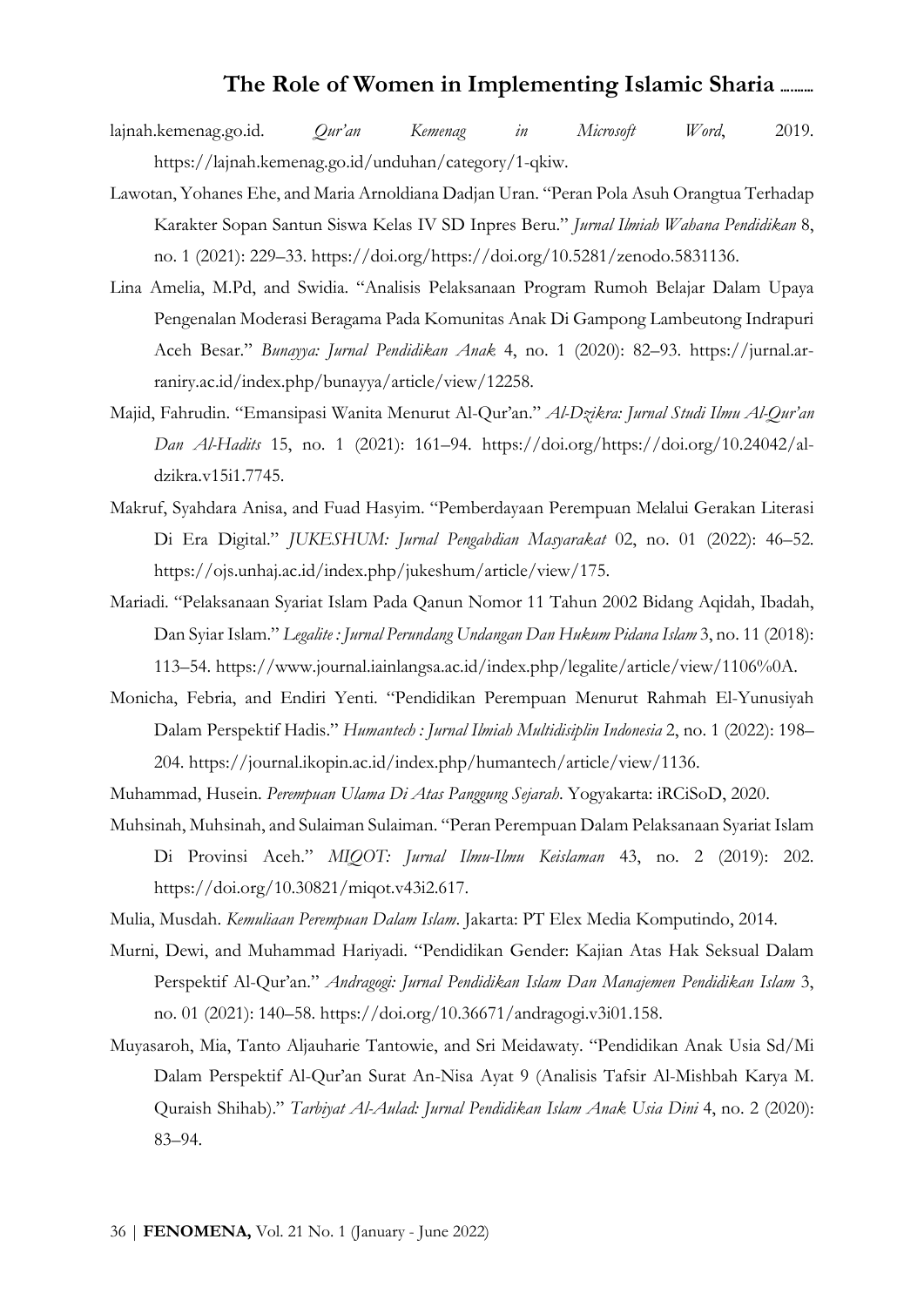- Myaskur, and Nurul Syalafiyah. "Positivisasi Hukum Islam." Asy-Syari'ah : Jurnal Hukum Islam 7, no. 1 (2021): 75–89. https://doi.org/https://doi.org/10.36835/assyariah.v7i1.376.
- Nana, R. Hamdani Harahap, and Heri Kusmanto. "Analisis Proses Politik Uji Mampu Baca Al-Qur'an Calon Anggota DPRA Dan DPRK Bagi Partai Politik Nasional Di Provinsi Aceh." Perspektif 11, no. 1 (2021): 231–49. https://doi.org/10.31289/perspektif.v11i1.5504.
- Parhan, Muhamad, and Dara Puspita Dewi Kurniawan. "Aktualisasi Peran Ibu Sebagai Madrasah Pertama Dan Utama Bagi Anak Di Era 4.0." JMIE (Journal of Madrasah Ibtidaiyah Education) 4, no. 2 (2020): 157–74. https://doi.org/10.32934/jmie.v4i2.193.
- Prastiwi, Ingesti Lady Rara, and Dida Rahmadanik. "Polemik Dalam Karir Perempuan Indonesia." Jurnal Komunikasi Dan Kajian Media 4, no. 1 (2020): 1–11. http://dx.doi.org/10.31002/jkkm.v4i1.2181.
- Rahman, Ahmad Syafii, Siti Aisyah, Moh Shofiyul Huda MF, Rubini Rubini, and Rahma Pramudya Nawang Sari. "Wanita Karir, Studi Kritis Perspektif Maqashid Syariah." Ulumuddin : Jurnal Ilmu-Ilmu Keislaman 12, no. 1 (2022): 1–18. https://doi.org/https://doi.org/10.47200/ulumuddin.v12i1.940.
- Rif'at, Dzakiyyah Fauziyah, and Nurwahidin. "Feminisme Dan Kesetaraan Gender Dalam Kajian Islam Kontemporer." Syntax Literate ; Jurnal Ilmiah Indonesia 7, no. 1 (2022): 172–82. http://dx.doi.org/10.36418/syntax-literate.v7i1.6038.
- Royani Salpina, Qonita, Rusjdi Ali Muhammad, and Yenny Sriwahyuni. "Kedudukan Memorandum Of Understanding (Mou) Helsinki Dalam Pembentukan Undang- Undang Nomor 11 Tahun 2006 Tentang Pemerintahan Aceh." PETITA: JURNAL KAJIAN ILMU HUKUM DAN SYARIAH 3, no. 1 (January 23, 2020): 128–36. https://doi.org/10.22373/petita.v3i1.34.
- Staf IT Banda Raya. "Tegakkan Syariat Islam Pemko Banda Aceh Bentuk T2psi." bandarayakec.bandaacehkota.go.id, 2021. http://bandarayakec.bandaacehkota.go.id/berita/detail/tegakkan-syariat-islam-pemkobanda-aceh-bentuk-t2psi.
- Subki, Muhammad, Fitrah Sugiarto, and Sumarlin. "Penafsiran QS. Al-Hujurat [49] Ayat 13 Tentang Kesetaraan Gender Dalam Al-Qur'an Menurut Quraish Shihab Dan Sayyid Quthb." Al Furqan: Jurnal Ilmu Al-Qur'an Dan Tafsir 4 (2021): 11–23. http://ejournal.iaitabah.ac.id/index.php/Alfurqon/article/view/634.
- Sulastri, Rini. "Dual-Earner Family Dalam Pandangan Masyarakat Dan Pemahaman Keagamaan Islam." Khazanah Multidisiplin 3, no. 1 (2022): 21–39. https://journal.uinsgd.ac.id/index.php/kl%0ADUAL-EARNER.